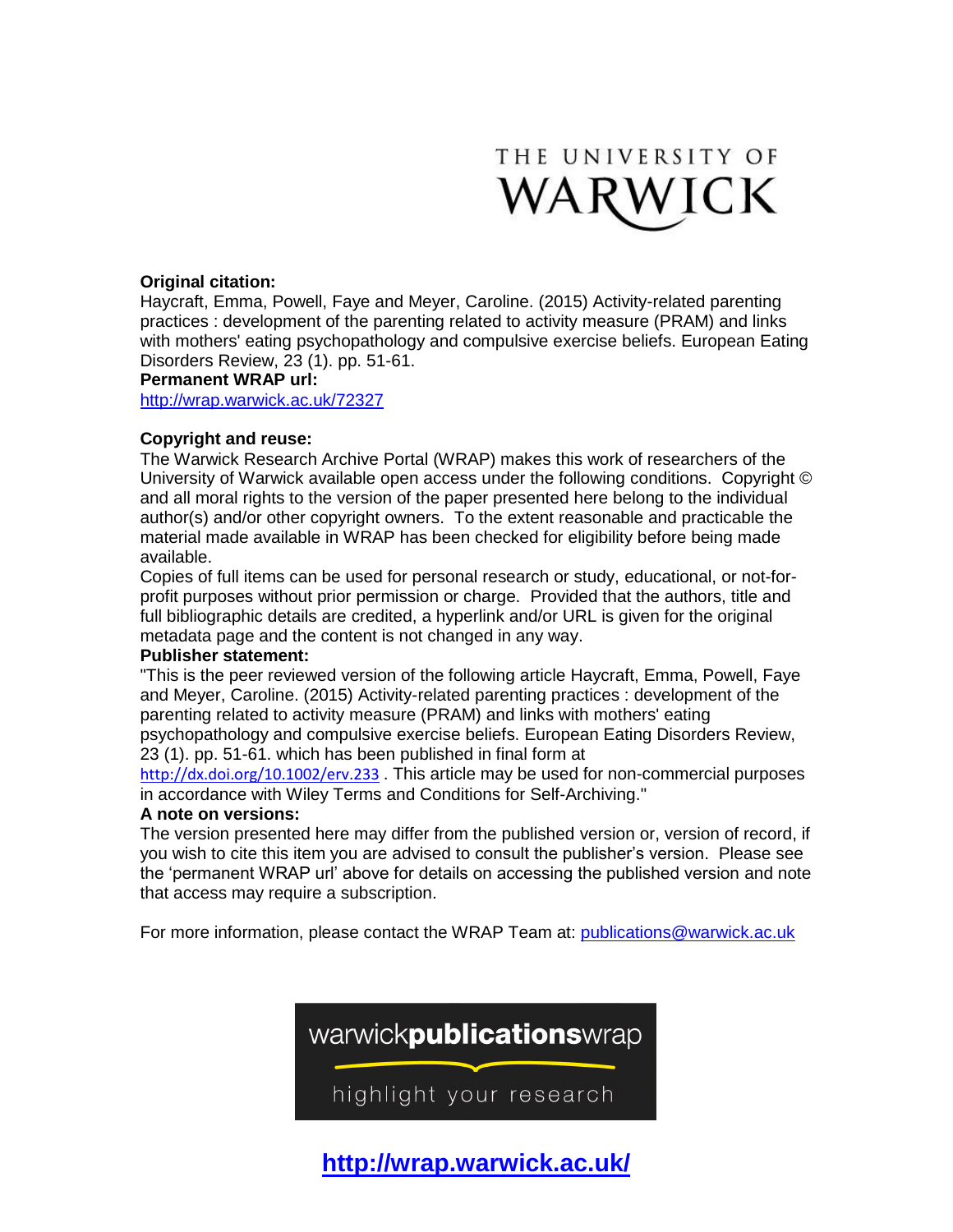# **Activity-related parenting practices: Development of the Parenting Related to Activity Measure (PRAM) and links with mothers' eating psychopathology and compulsive exercise beliefs**

Emma Haycraft, PhD  $1 *$ Faye Powell, PhD  $1, 2$ Caroline Meyer, PhD <sup>1</sup>

<sup>1</sup> Loughborough University Centre for Research into Eating Disorders, School of Sport, Exercise and Health Sciences, Loughborough University, UK <sup>2</sup> Department of Psychology, University of Bedfordshire, UK

\* Address all correspondence to: Dr. Emma Haycraft, Loughborough University Centre for Research into Eating Disorders, School of Sport, Exercise and Health Sciences, Loughborough University, Leicestershire LE11 3TU, UK. Email: E.Haycraft@lboro.ac.uk. [Not for publication] Tel. +44(0)1509 228160; Fax. +44(0)1509 223040.

Running header: PREDICTORS OF ACTIVITY PARENTING

Acknowledgements: We would like to thank Rebecca Allen, Jennie Norfield and Sarah Hodgson for their assistance with the data collection.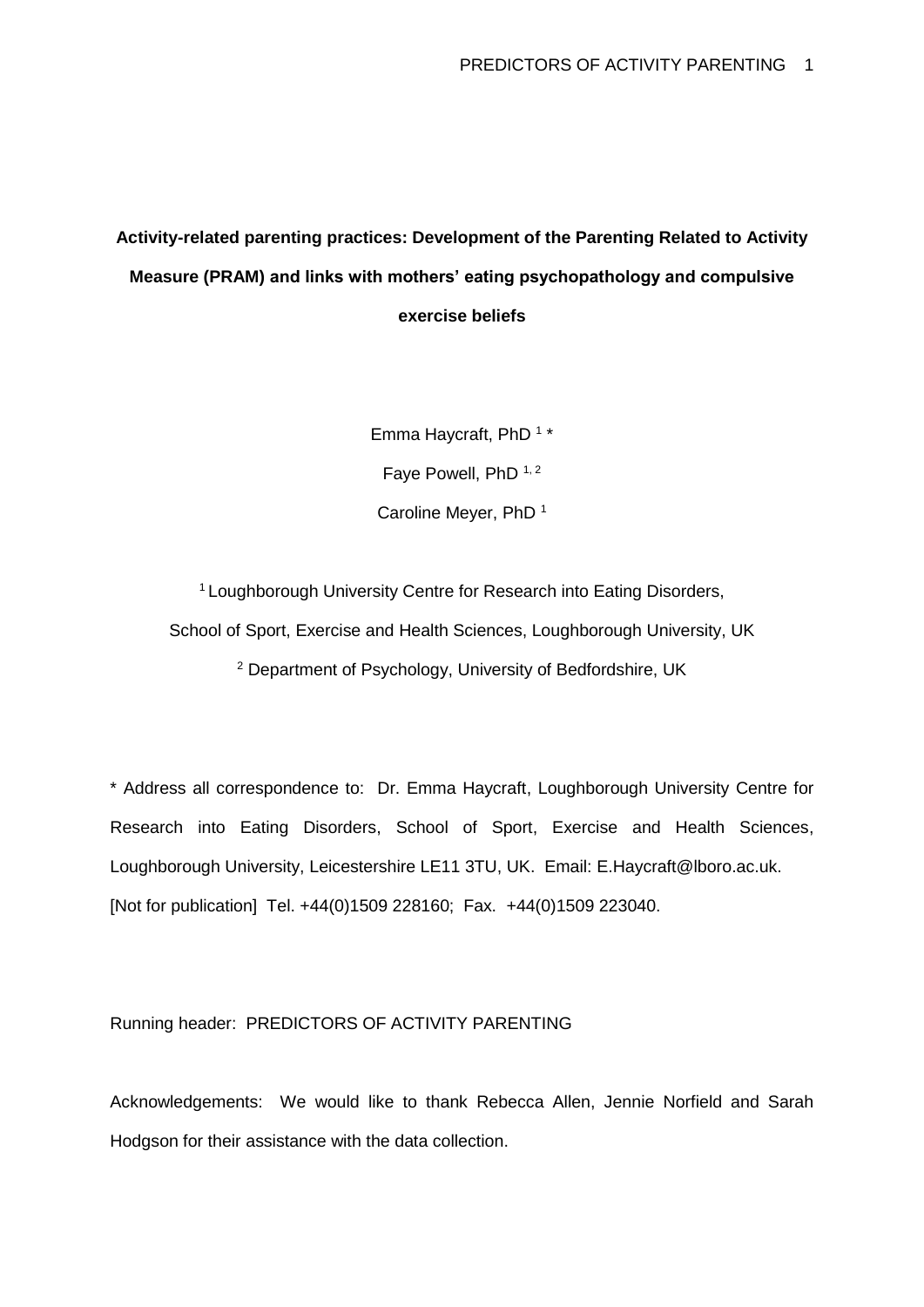#### **Abstract**

This is a two-study paper which developed a measure to assess parenting practices related to children's physical activity and explored maternal predictors of such parenting practices. Study 1: A self-report measure of parents' activity-related practices (the Parenting Related to Activity Measure; PRAM) was developed and a principal component analysis was carried out using data from 233 mothers of 4.5-to-9-year-old children. The results supported a six-factor model and yielded the following subscales: Responsibility/monitoring; Activity regulation; Control of active behaviours; Overweight concern; Rewarding parenting; Pressure to exercise. Study 2: Mothers (N=170) completed the PRAM, alongside measures of eating psychopathology and compulsive exercise, to identify predictors of activity-related parenting practices. Mothers' eating psychopathology and exercise beliefs predicted activity parenting practices with their sons and daughters but different predictors were seen for mothers of daughters versus sons. Mothers' eating and exercise attitudes are important predictors of their activity-related parenting practices, particularly with girls. Identifying early interactions around activity/exercise could be important in preventing the development of problematic beliefs about exercise, which are often a key symptom of eating disorders.

**Keywords**: exercise; child; parenting; eating disorders; compulsive exercise.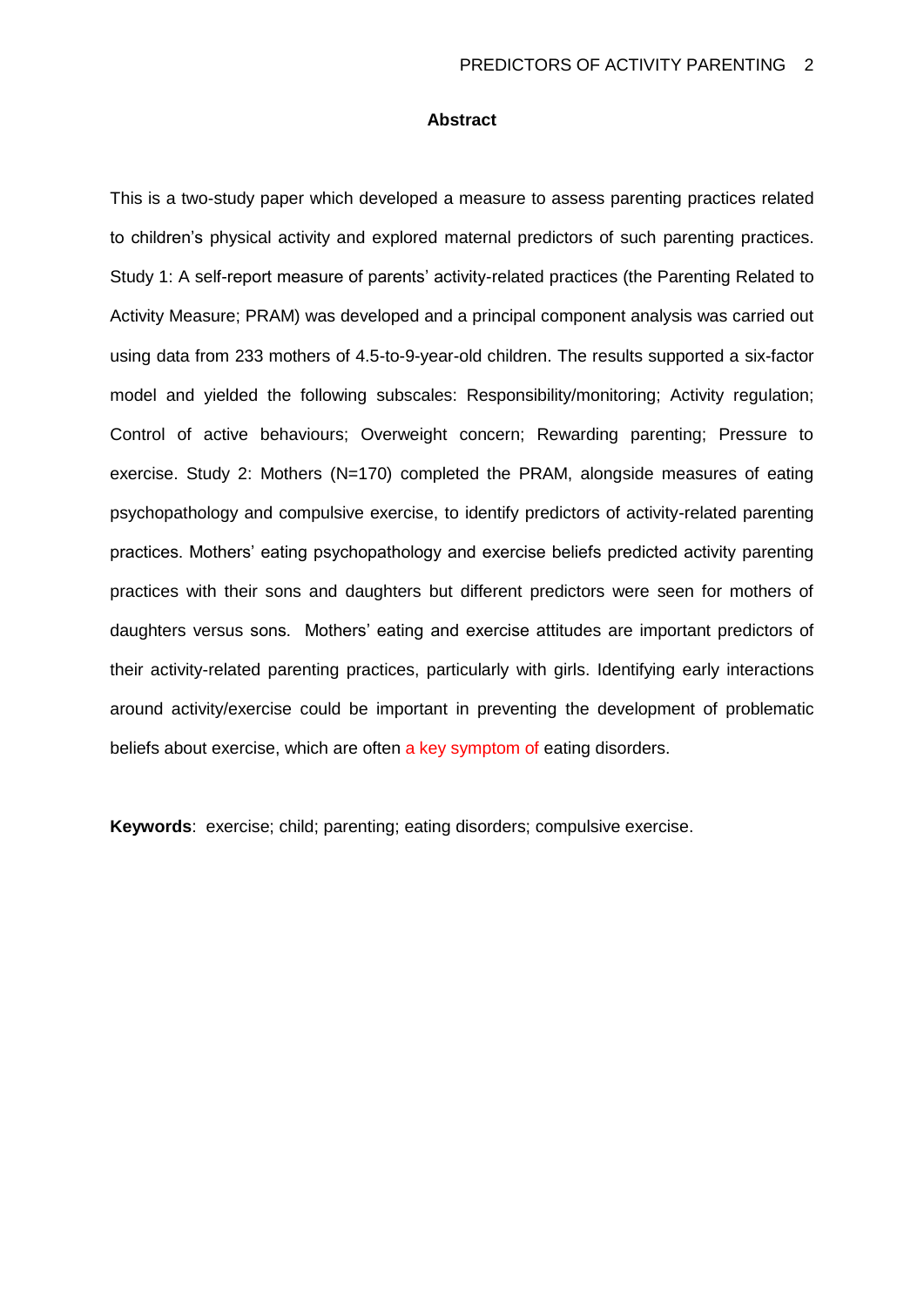# **Activity-related parenting practices: Development of the Parenting Related to Activity Measure (PRAM) and links with mothers' eating psychopathology and compulsive exercise beliefs.**

Eating disorders and exercising have been found to co-occur in both clinical (Davis, Kennedy, Ravelski, & Dionne, 1994) and non-clinical groups (Lipsey, Barton, Hulley & Hill, 2006). Given that pathological exercise attitudes and behaviours can have detrimental implications, such as co-morbid disordered eating and anxiety (e.g., Coen & Ogles, 1993; Shroff et al., 2006), trying to better understand their origins seems an important area of study. Engaging in physical activity from an early age has been linked to an increased risk for the later development of an eating disorder (e.g., Davis et al., 1994). Furthermore, there is evidence for the intergenerational transmission of problematic eating behaviours from parent to child (e.g., Patel, Wheatcroft, Park & Stein, 2002), and for the importance of early experience in the development of other forms of compulsive psychopathology (for instance, binge-eating and purging behaviours; Tereno, Soares, Martins, Celani & Sampaio, 2008; Wade, Gillespie & Martin, 2007), and so it would seem prudent to begin to explore parents' attitudes and behaviours around their children's physical activity/exercise and to examine how these parenting behaviours might be related to the parents' own disordered eating and exercise attitudes.

The nature of parent-child interaction appears to be crucial across several health domains. Early parent-child interaction has been found to be important in the development and maintenance of health-promoting behaviours (e.g., Fisher & Birch, 1999, 2002; Tinsley, 2003; Wardle, Carnell & Cooke, 2005). For example, in preschool children, parental reinforcement and modelling of healthy eating behaviour predicts healthy food choice (e.g., Brown & Ogden, 2004; Wardle et al., 2005) and child body mass index (BMI) (e.g., Lumeng & Burke, 2006). However, among the same age group, overly controlling interactions around food, particularly involving the consumption of fruits and vegetables, have been shown to be associated with children subsequently eating fewer of these foods (e.g., Fisher, Mitchell, Smiciklas-Wright & Birch, 2002; Wardle et al., 2005). Whilst overly controlling parenting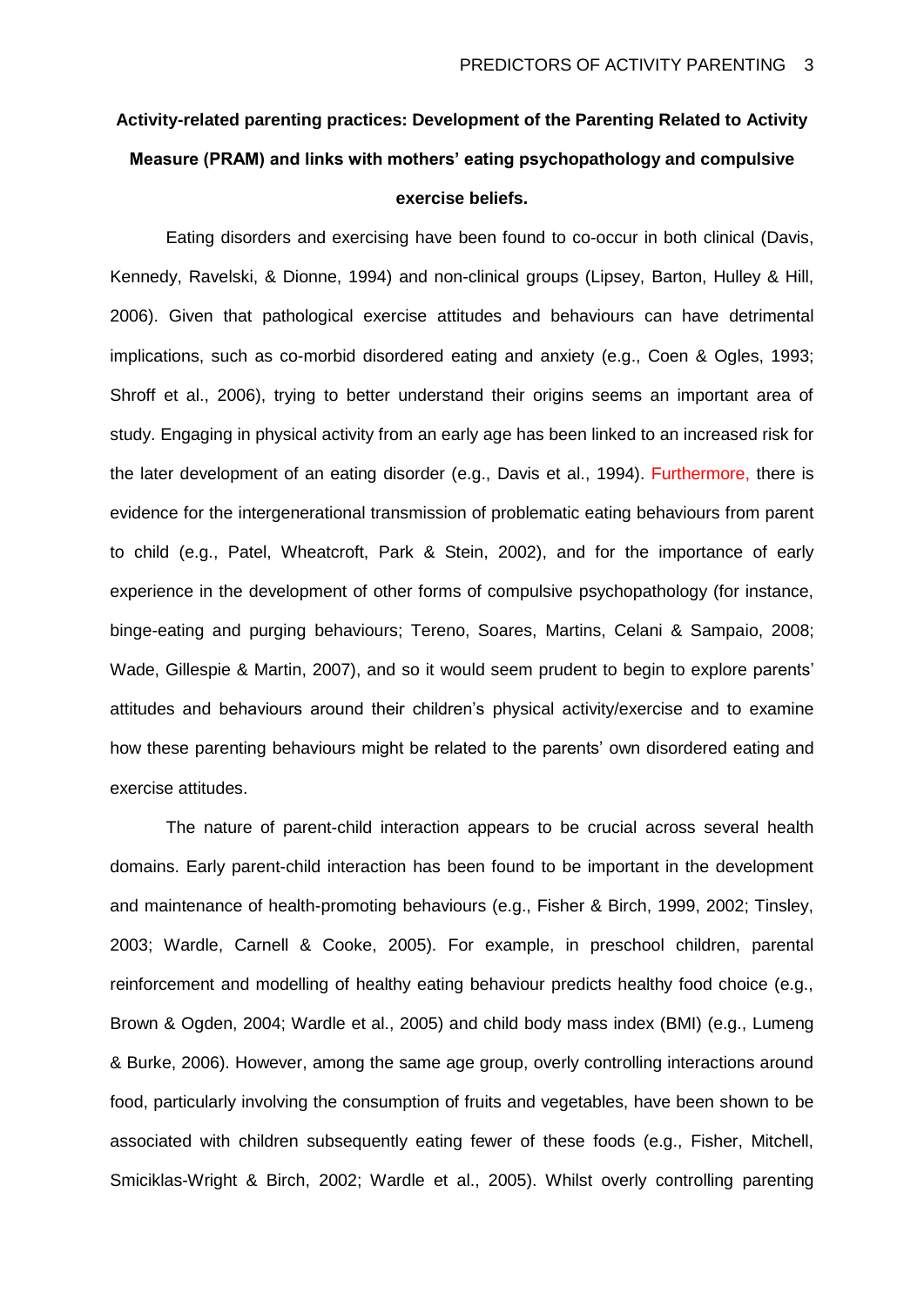practices around child feeding (e.g., pressure to eat certain foods, the restriction of foods, and the use of foods as rewards) have been shown to impair children's internal hunger and satiety cues (e.g., Fisher & Birch, 1999, 2002), less is known about the practices parents might use when interacting with their children around physical activity. This is a significant gap in the literature given the potential impact that these early interactions around activity might have for the later development of disordered eating and problematic exercise behaviours.

The reasons behind parents' use of controlling parenting practices in various domains have been explored by various researchers. For example, Costanzo and Woody (1985) developed a theory of domain-specific parenting, which posits that parents can be more controlling in domains of parenting in which they are either highly invested themselves, or in which they perceive elements of risk for their children. Parents with higher levels of their own disordered eating- and body-related attitudes have been shown to be more controlling in interactions with their children around feeding (e.g., Blissett & Haycraft, 2011; Blissett, Meyer & Haycraft, 2006) and to be more controlling and less sensitive with their children in nonmealtime contexts (Haycraft & Blissett, 2010; Stein et al., 2001). It is thus conceivable that parents with concerns about eating, body shape and weight may implement different strategies with their children around physical activity than do parents without such concerns. In particular, it is likely that eating disordered cognitions that are specifically concerned with compulsive exercise will be particularly salient in determining parents' activity-related parenting with their children. Linking this to Costanzo and Woody's (1985) theory, it is possible that parents who themselves are highly invested in activity or exercise may be more controlling around activity behaviours with their children.

Research to date has examined parents' activity-related parenting practices with their adolescent girls (Davison, Cutting & Birch, 2003), finding higher levels of parental support for active behaviours to be associated with daughters' increased activity. Other work has explored adolescents' own reports of the influences from parents or friends on their activity (e.g., Saunders et al., 1997), with greater social influence relating to increased physical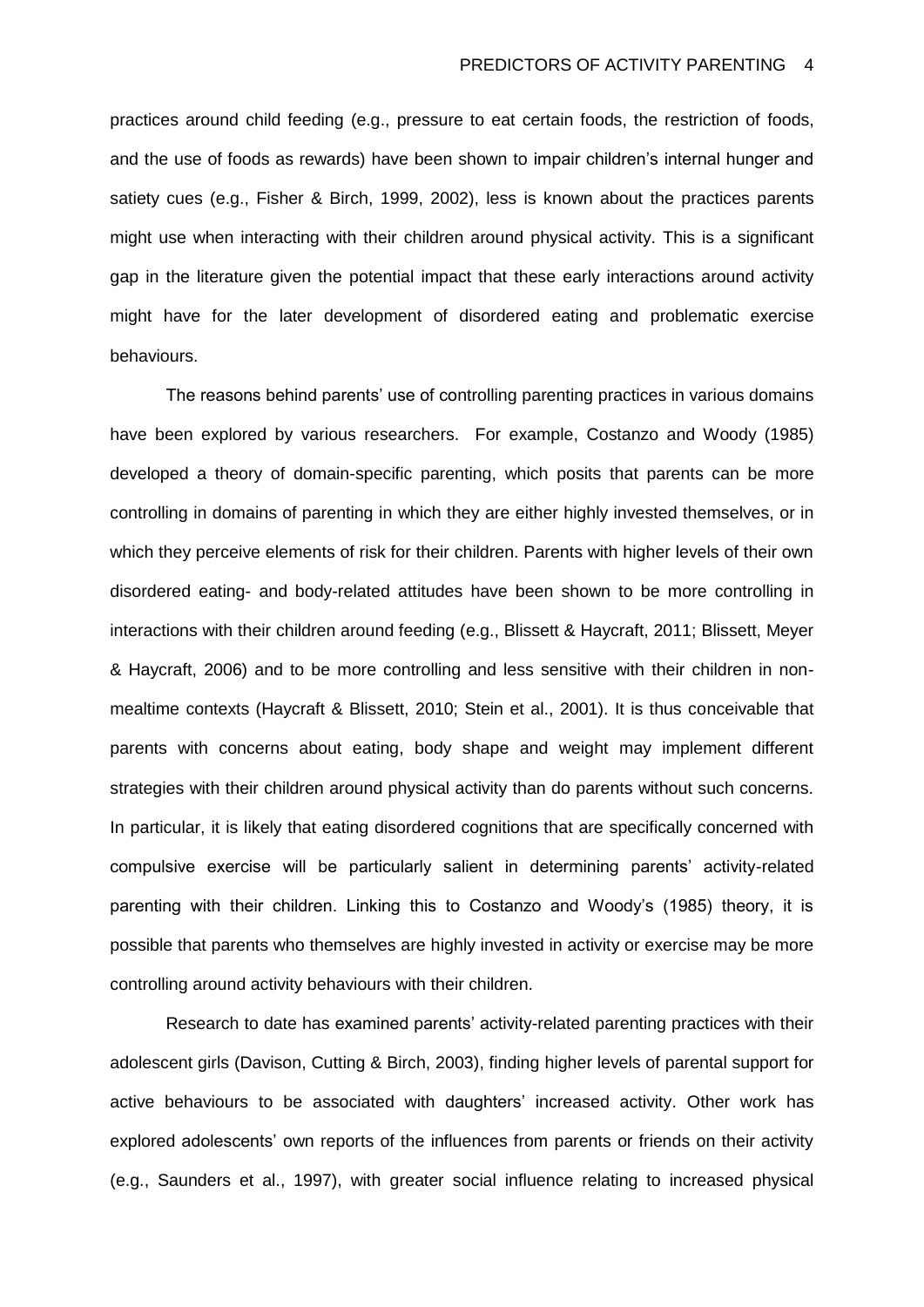activity. While the benefits of activity interaction have sometimes been evidenced, recent research has found parental encouragement of activity as a means of promoting weight loss in adolescent girls to have unintended consequences; namely, higher levels of girls' concern about their weight and increased BMI (Davison & Deane, 2010). Davison and Deane drew parallels between the child feeding domain and the activity domain, suggesting that overly controlling parenting practices might have unintended consequences in both arenas. Given findings which suggest that overly controlling feeding and activity-related parenting practices can link to unintended outcomes (e.g., Davison & Deane, 2010; Fisher & Birch, 1999, 2002; Fisher et al., 2002; Wardle et al., 2005), exploring this in relation to activity in younger children seems judicious. However, despite the existence of other measures looking at positive parenting strategies related to activity (e.g., Davison et al., 2003; Sallis, Grossman, Pinski, Patterson & Nader, 1987; Saunders et al., 1997), to our knowledge, there is currently no measure which considers over-controlling parenting practices relating to physical activity with younger children.

In addition, there is evidence to suggest that there may be differences in parenting behaviours and perceptions depending on parent and child gender. Mothers have been shown to be more concerned about their daughters' potential for overweight than their sons' (Agras, Hammer & McNicholas, 1999; Costanzo & Woody, 1985), and to implement different feeding strategies with their sons than with their daughters (e.g., Blissett et al., 2006; Tiggemann & Lowes, 2002). It has also been found that boys tend to receive more activity support and to be more active than girls (Gustafson & Rhodes, 2006). In view of these differences, it is likely that parents will interact differently with their sons and their daughters around activity behaviours. Although fathers' parenting roles have increased considerably, mothers still tend to be the primary caregivers and often spend more time in direct interactions with their children than fathers do (e.g., Blissett et al., 2006; McHale, Crouter, McGuire & Updegraff, 1995). As such, this study will specifically focus on mothers' activity parenting practices with their sons and daughters.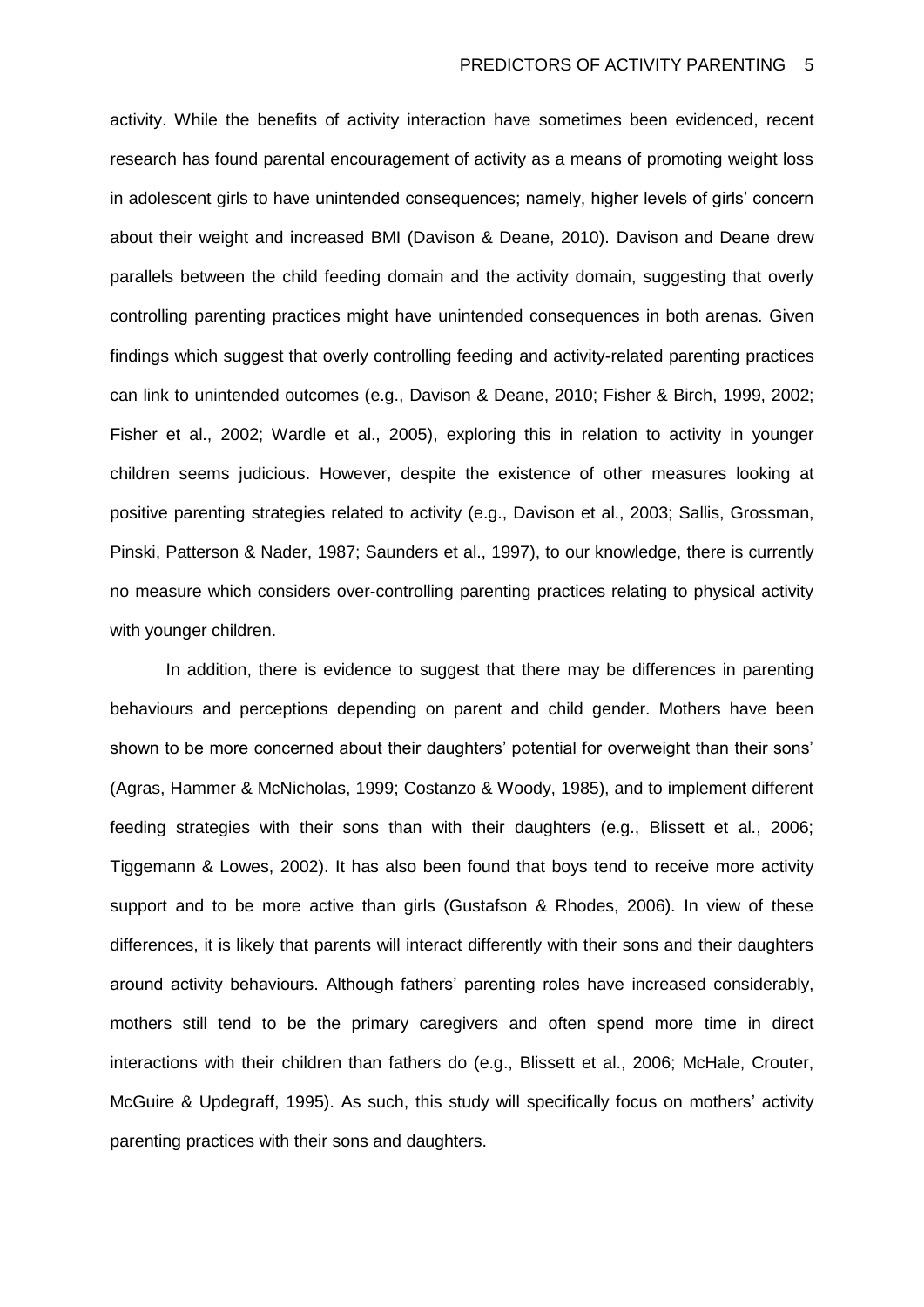In summary, despite the importance of early parenting practices in the development of health-related behaviours, and the impact of parental mental health symptoms on parenting practices (e.g. Blissett et al., 2006; Haycraft & Blissett, 2010; Stein et al., 2001), no research has adequately measured or explored the predictors of over-controlling parenting behaviours in relation to children's physical activity. Exploring this area might provide important information about why some individuals are more at risk for developing less healthy attitudes towards exercise and eating later on in life. The aims of the current study are two-fold: first, to develop a measure to assess parenting practices related to children's physical activity and, second, to test a model of risk by determining the specific maternal predictors of such parenting practices among mothers of young boys and girls. In keeping with previous findings from the feeding and physical activity domains (e.g., Hughes, Power, Fisher, Mueller & Nicklas, 2005; Schmitz et al., 2002), it is hypothesised that a mother's attitudes towards her own exercise and eating will significantly predict the activity parenting that she reports using with her offspring. Moreover, given the established differences in the perceptions and behaviours of mothers of girls and mothers of boys (e.g., Agras et al., 1999; Gustafson & Rhodes, 2006), it is expected that the predictors of a mother's activity-related parenting will differ depending upon the gender of her child. Specifically, in keeping with the findings of Agras et al. (1999), it is expected that mothers of girls will endorse activity-related practices reflecting their greater concern about weight than mothers of boys. Conversely, based on the findings of Guftafson and Rhodes (2006), it is expected that mothers of boys will endorse practices relating to activity support.

# **Study 1: Construction of the Parenting Related to Activity Measure (PRAM) Method**

With permission from the lead author, the PRAM (see Appendix  $1$ <sup>1</sup> was created specifically for this study by adapting a pre-existing and widely used measure of parents' child feeding practices; the Child Feeding Questionnaire (CFQ; Birch et al., 2001). The CFQ

 $\overline{a}$ 

<sup>1</sup> Copy also available from the corresponding author on request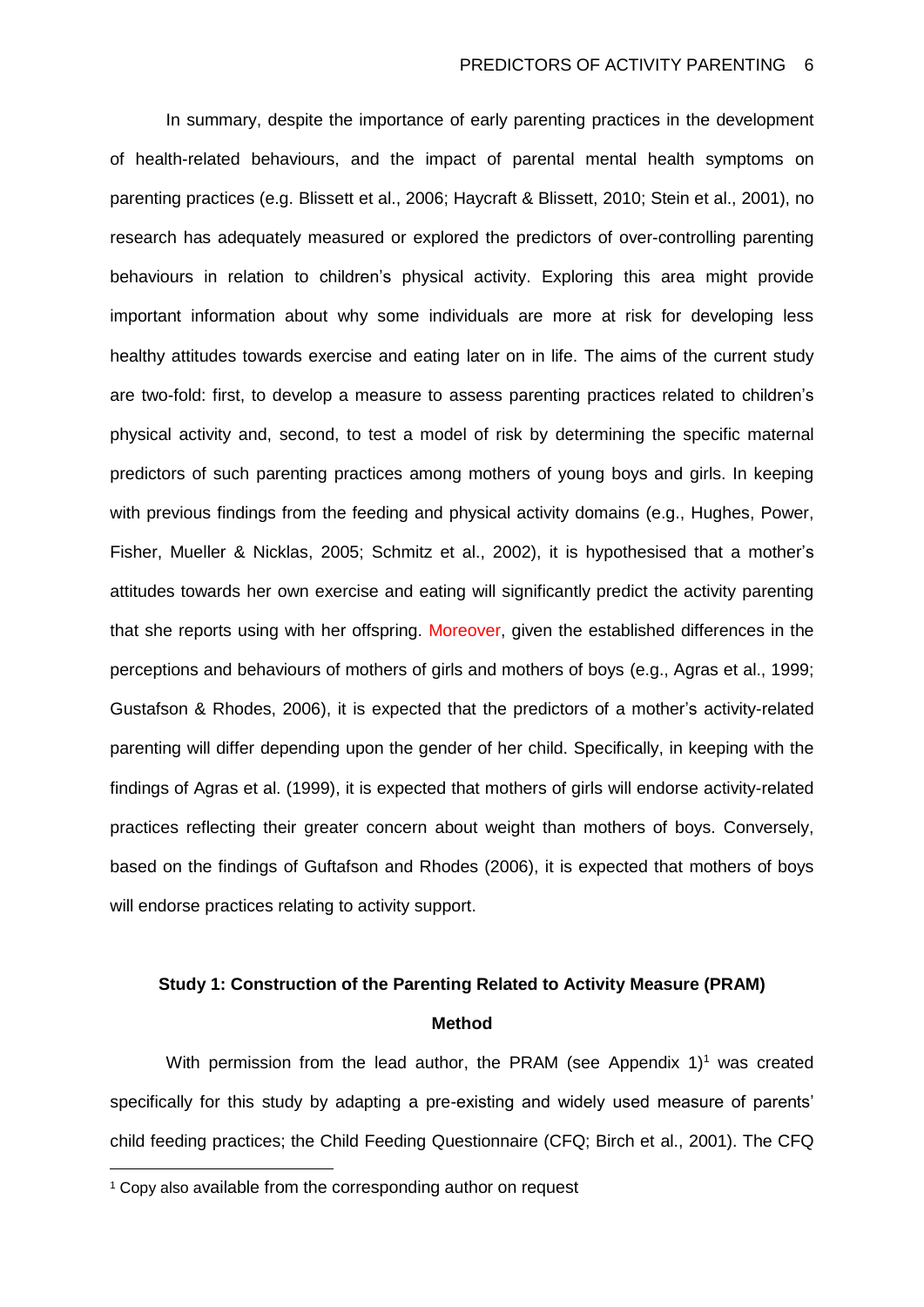assesses parents' attitudes and behaviours with regard to child feeding and parents' concerns about children's obesity proneness. It is a 31-item measure with seven subscales which assess: perceived responsibility for feeding; monitoring; pressure to eat; restriction; perceived parent overweight; perceived child overweight; and, concern about child overweight. It is extensively used as a measure of parents' controlling feeding practices and for assessing parents' involvement in feeding and concerns about their child's weight. In the absence of any pre-existing measures which tap similar constructs in relation to parenting around activity, the CFQ was adapted to reflect parenting practices with regard to children's physical activity and sedentary behaviours. The CFQ subscales of perceived parent overweight and perceived child overweight (and the 10 questions which comprise them) were excluded from the creation of the PRAM as they examine perception of weight status rather than parental behaviours or concerns. The remaining 21 questions of the CFQ were reworded to consider active and sedentary behaviours, whilst leaving the meaning and content as similar as possible to the feeding questions in the CFQ. For example, question 10 on the CFQ is "If I did not guide or regulate my child's eating, s/he would eat much less than s/he should". This was reworded for the PRAM as follows: "If I did not guide or regulate my child's physical activity, s/he would do much less than s/he should". The questions contained within the PRAM are presented in Table 1 and Appendix 1. Response options for the PRAM remained the same as those used for the CFQ: never (1) to always (5) for questions one to six; disagree (1) to agree (5) for questions seven to 18; unconcerned (1) to concerned (5) for questions 19 to 21.

### *Participants*

Following institutional review board ethical clearance, 233 mothers of children aged 4.5 to 9 years (mean age 7 years, SD 1.21) were recruited via infant and junior schools in England. The schools were selected on an opportunity basis and represented a range of socio-economic groups. A sample of 11 participants per item on the PRAM ensured the extraction of reliable factors from the factor analysis (Kass & Tinsley, 1979). The mothers'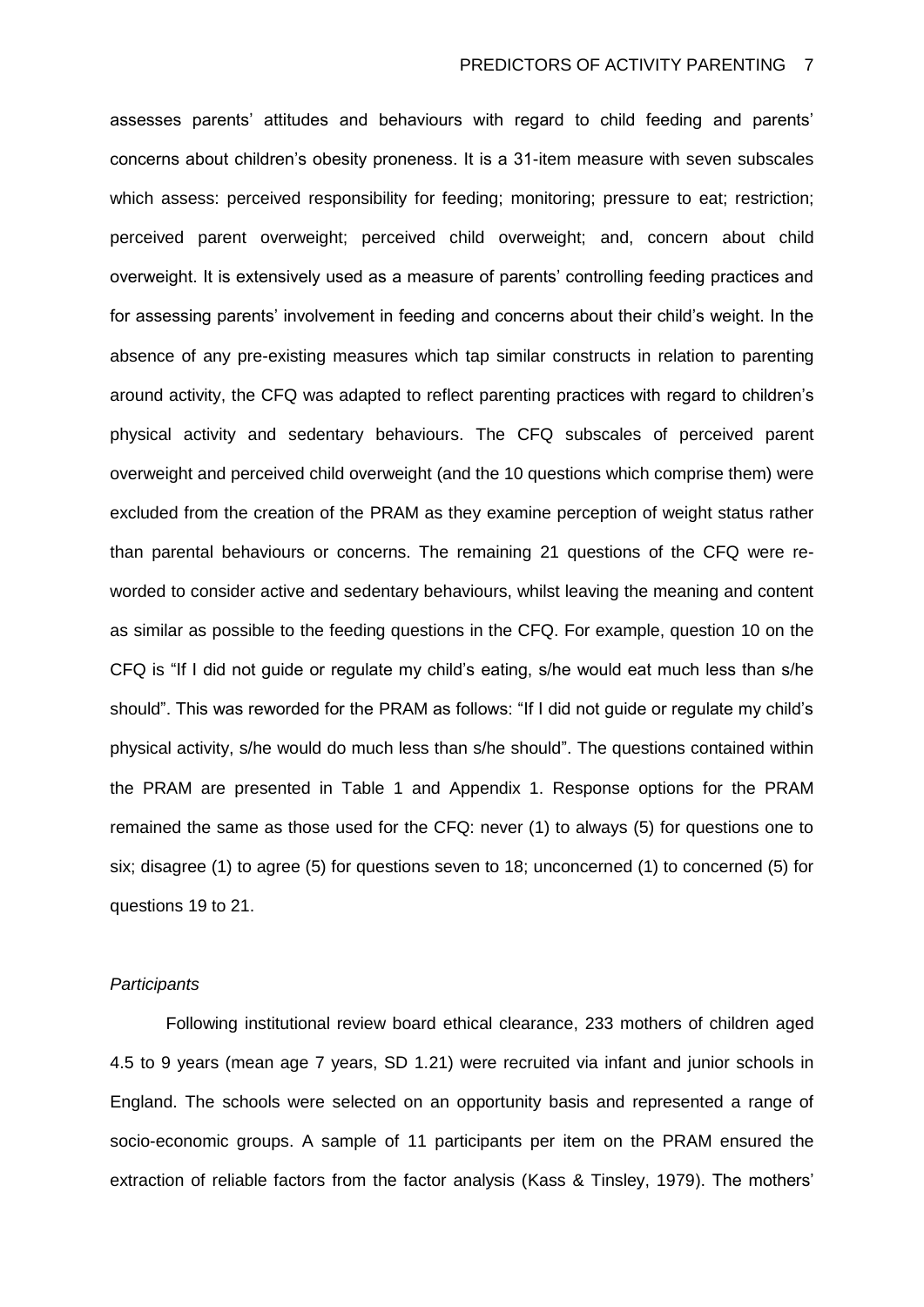mean age was 38 years (SD 5.31; range 24 to 54 years). Their mean BMI was 24 (SD 4.45; range 17 to 58). Ninety-four percent of the mothers were the biological parent of the child they were reporting on and 89% reported their own and their child's ethnicity as White British. Twenty-eight percent of the mothers reported having up to two years of post-16 education and 32% reported three to five years of education post-16. Mothers reported a range of occupations and the modal occupation was housewife. A subset of these mothers ( $n = 170$ ) also took part in study 2.

## *Procedure*

After giving informed consent, the participants completed the PRAM and provided a range of demographic information about themselves and their child. Mothers reported their own and their child's heights and weights, ethnicity and age, as well as their current or most recent occupation prior to motherhood, the number of years of post-16 education they had, and their relationship to the child. Participants also completed the Activity-Related Parenting Practices Scale (ARPPS; Davison et al., 2003), a 7 item measure assessing respondents' levels of activity-related logistic support (e.g., "How active are you in enrolling your child in sports?") and activity-related explicit modelling (e.g., "How much do you use your own behaviour to encourage your child to be physically active?") with their children. Responses are made on a 4-point scale and mean scores are calculated to generate the two subscales.

#### **Results**

#### *Initial factor analysis*

The data from the 233 mothers on the PRAM were analysed by means of a principal component analysis, with varimax rotation. The various indicators of factorability were fine and the residuals indicate that the solution was a good one. The KMO measure of sampling adequacy value of .713 was also good. Six components with an Eigenvalue greater than one (Kaiser, 1961) were found and were confirmed by an analysis of the Scree plot (Cattell, 1966). The six components explained 65.53% of the variance (Factor 1, variance 20.50%;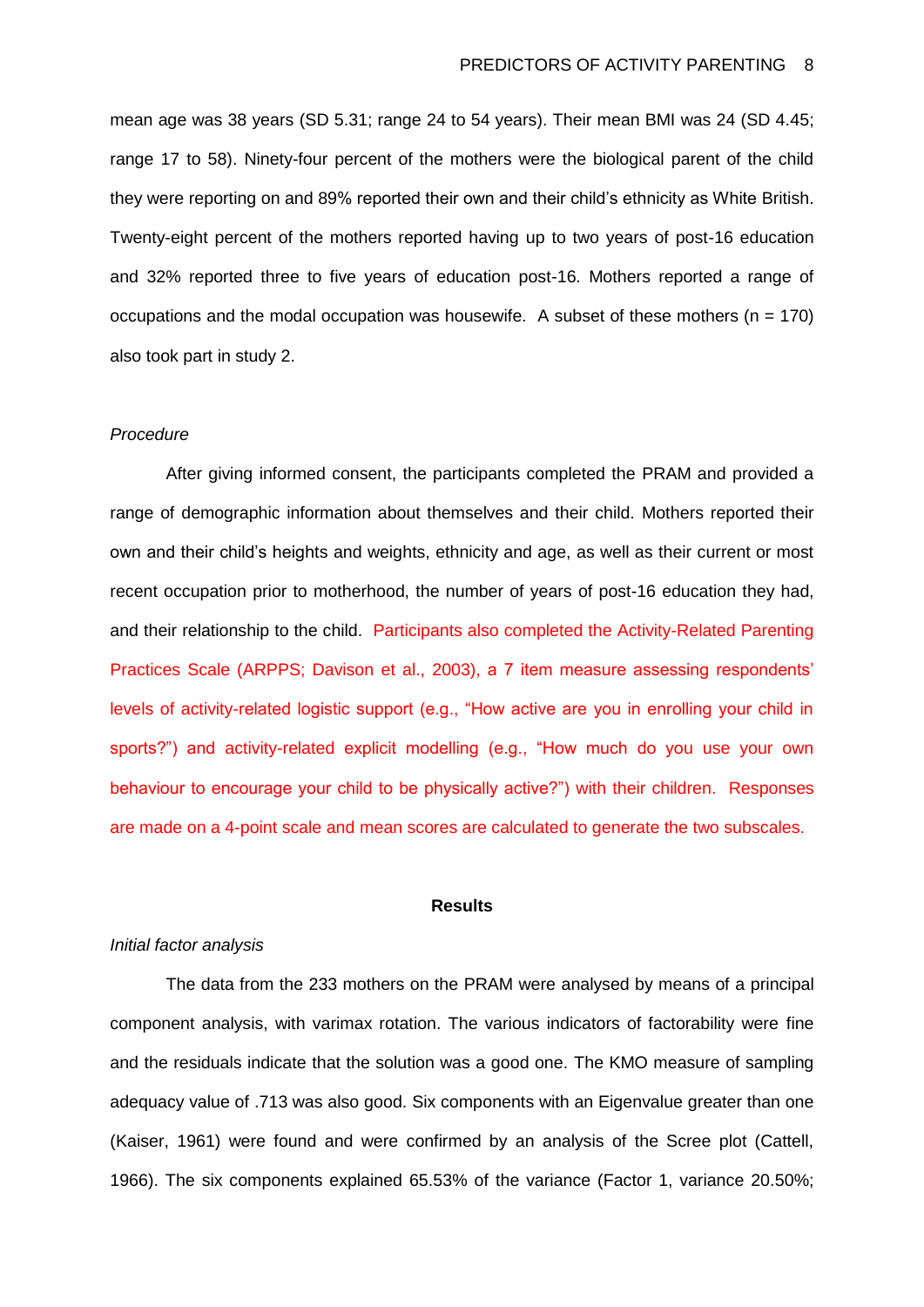Factor 2, variance 13.46%; Factor 3, variance 12.45%; Factor 4, variance 7.27%; Factor 5, variance 6.98%; Factor 6, variance 4.87%). Eigenvalues for the six factors are presented in Table 1. These six factors were then subjected to a varimax rotation and, following this, the rotated 21-item matrix was screened for any items which loaded poorly onto a factor or which displayed overlap. Item loadings were set at >.04 (Field, 2009). No items were deemed worthy of exclusion from the rotated matrix. Items 8 and 19 loaded at  $> 0.04$  onto two factors. For each of these, the items were retained within the factor where there was the best conceptual fit (factor 6 for item 8; factor 4 for item 19). All other items loaded strongly and distinctly onto one main factor.

#### ----------------------------------

TABLE 1 ABOUT HERE

----------------------------------

## *Factors*

Factor 1 (6 items) contained items concerned with parents' perceived responsibility for, and monitoring of, children's active and sedentary behaviours, and was thus labelled "Responsibility/monitoring". Factor 2 (3 items) reflected parents' guidance of children's physical and sedentary behaviours and was titled "Activity regulation". The third factor (3 items) reflected parents' concerns about their children doing too much activity and their restriction of activity behaviours and was therefore labelled "Control of active behaviours". Factor 4 (3 items) reflected parents' concerns about their child becoming overweight and the need for their child to exercise to avoid becoming overweight. It was labelled "Overweight concern". Factor 5 (3 items) contained items relating to parents' use of physical and sedentary activities as rewards, and it was therefore labelled "Rewarding parenting". The sixth factor (3 items) reflected parents' use of pressure for their children to exercise and was thus labelled "Pressure to exercise". A mean score for each subscale was calculated from the item scores within each subscale (see Appendix 1). The items and factor loadings of all the items in the PRAM are shown in Table 1.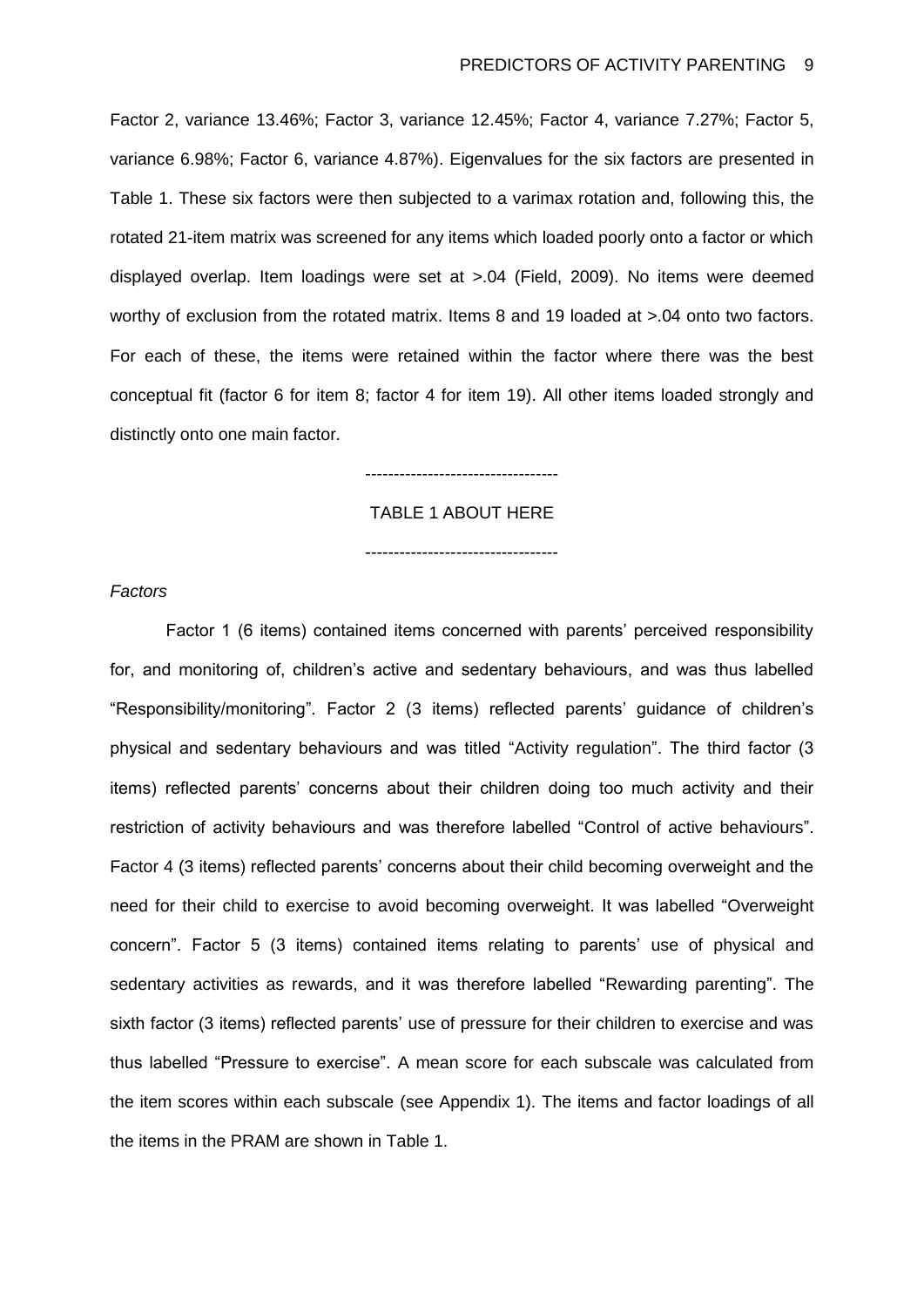## *Internal consistency*

Cronbach's alpha tests of internal consistency indicated that the overall PRAM (21 items) achieved good reliability ( $\alpha$  = 0.78). Alpha coefficients for each of the six PRAM subscales ranged from 0.50 to 0.87, indicating reliability ranging from acceptable to high (Nunnally, 1978), with a mean item-total correlation of 0.56 (see Table 1).

### *Subscale intercorrelations*

The PRAM subscales showed varying levels of intercorrelation. The Responsibility/monitoring scale was positively correlated with Activity regulation (*r =* .179, p = .003) and Pressure to Exercise (*r =* .352, p < .001). Activity regulation was additionally related to Overweight concern (*r =* .434, p < .001), Rewarding parenting (*r =* .267, p < .001) and Pressure to exercise (*r =* .504, p < .001). Control of active behaviours was only associated with Rewarding parenting (*r =* .175, p = .004). Overweight concern was also related to Rewarding parenting (*r =* .232, p < .001) as well as to Pressure to exercise (*r =* .372, p < .001). Rewarding parenting was related to Pressure to exercise (*r =* .292, p < .001). None of the intercorrelation coefficients exceeded 0.80, indicating an absence of multicolinearity.

#### *Convergent and discriminant validity*

Two-tailed Spearman's correlations were run between the PRAM and the ARPPS to determine the validity of the PRAM. Specifically, convergent validity was assessed by exploring the relationships between the Responsibility/monitoring scale of the PRAM with the subscales of the ARPPS. Positive, significant correlations were found between PRAM Responsibility/monitoring with ARPPS logistic support (*r =* .268, p < .001) and with ARPPS explicit modelling (*r =* .146, p < .05). No other PRAM variables were significantly associated with the two ARPPS subscales, highlighting the PRAM's discriminant validity  $(r < .098, p > )$ .05 in all cases). These results were as expected, given that the ARPPS assesses logistic support and modelling which are likely to align with parents' reports of their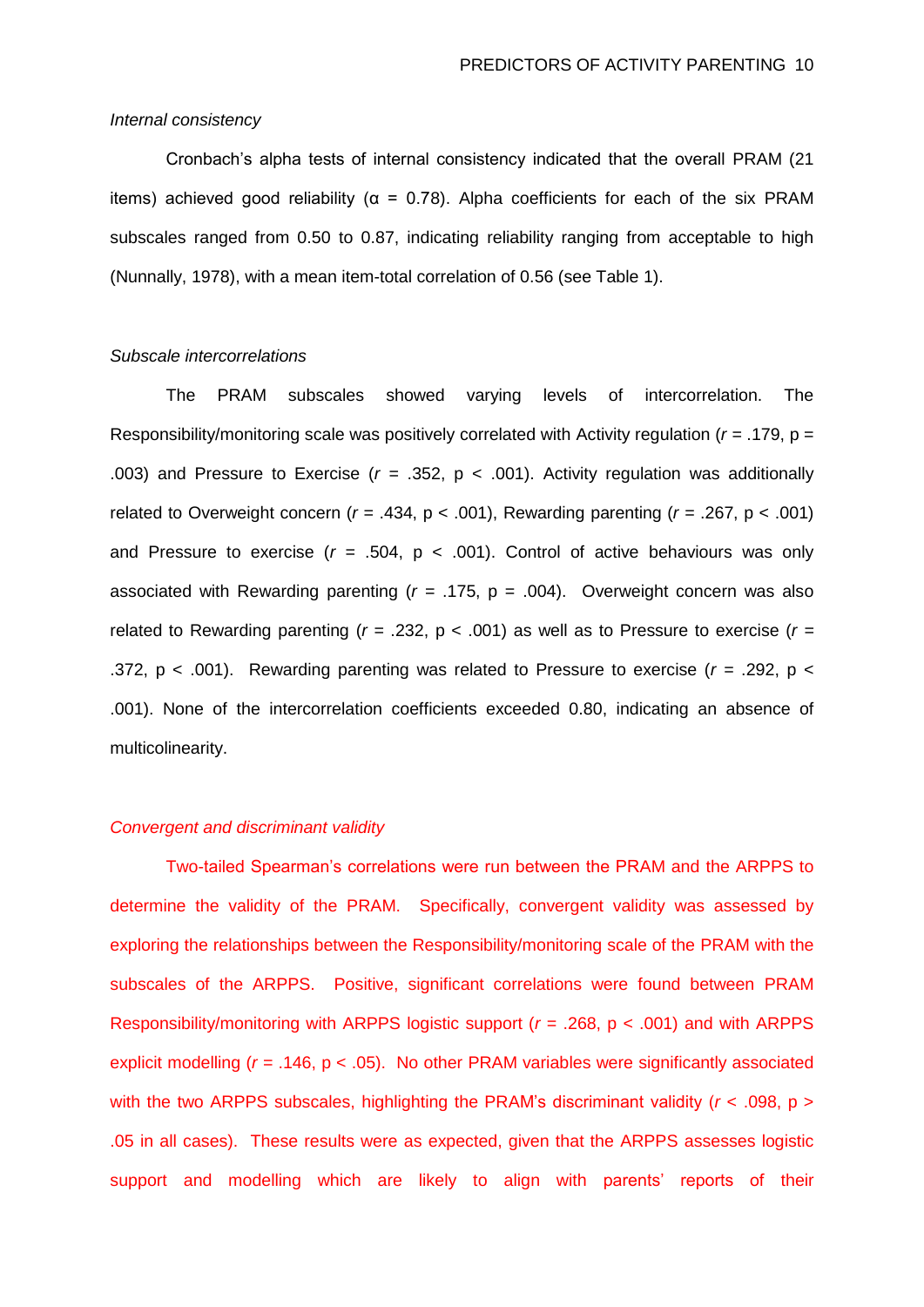responsibility/monitoring of activity but not to more controlling activity parenting practices, and thus these findings confirm both the convergent and discriminant validity of the PRAM.

## **Discussion**

This study developed a new measure to assess the nature of parenting with regard to children's physical activity. The PRAM's questions assess parents' practices with their children regarding active and sedentary behaviours. The results from the principal component analysis supported a six factor model and six distinct subscales were created. These subscales reflect a broad range of potential parenting practices relating to children's activity. Indicators of factorability and the residuals suggested that the PRAM structure was good, and the PRAM attained good reliability and convergent and discriminant validity. These data provide support for the use of the PRAM with mothers of 4.5 to 9-year-old children and suggest that the PRAM is suitable for use in the following study.

## **Study 2: Maternal predictors of activity parenting with their children**

#### **Method**

Following its successful creation, the PRAM was administered alongside measures of eating disorder symptoms and compulsive exercise in order to examine those factors that might be predictive of mothers' activity-related practices.

#### *Participants*

One hundred and seventy mothers of children aged 4.5 to 9 years (mean age 7 years, SD 1.21) were recruited via infant and junior schools in England. The mothers' mean age was 39 years (SD 5.08, range 24 to 54 years) and their mean BMI was 23 (SD 4.10, range 17 to 58). These mothers reported having a mean of five years of post-16 education (SD 2.74, range 0 to 18 years). Twenty-three percent of the mothers were housewives and 38% were managers, senior officials or had professional occupations, classified using the National Statistics Socio-economic Classification (Office for National Statistics, 2001). Eighty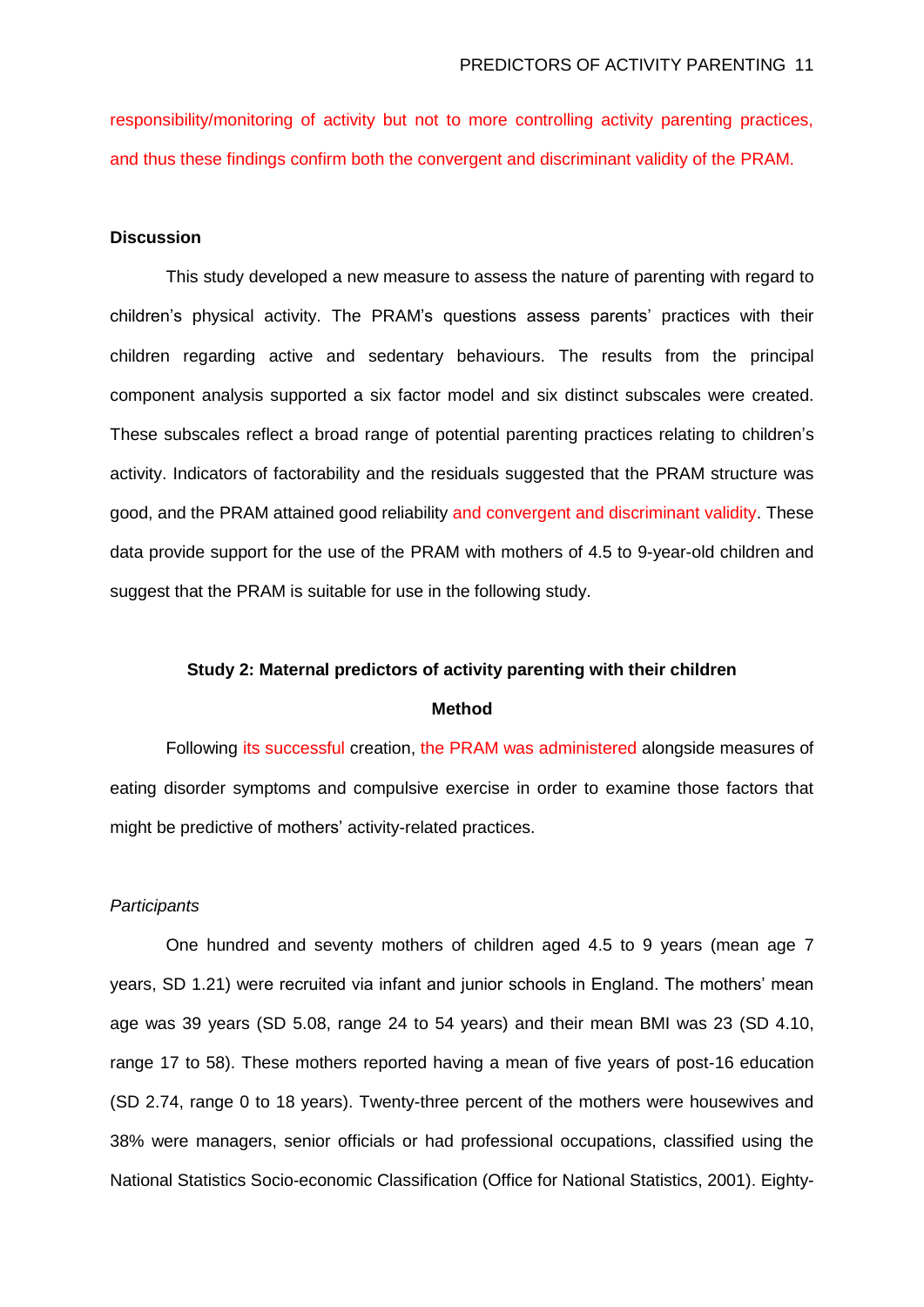seven percent of the mothers reported their ethnicity as White British. Ninety-five percent of the mothers were the biological parent of the child they were reporting on. Where mothers had more than one child in this age range, they were asked to report on the eldest child. Of the 170 children in this sample, 98 were boys and 72 were girls. The mean age of the boys was 7 years (SD 1.20, range 4.5 to 9 years) and the mean age of the girls was also 7 years (SD 1.23, range 4.5 to 9 years). Children's BMI SD scores (BMI SDS), standardised for child age and gender, were calculated using the Child Growth Foundation's references for body mass index (Child Growth Foundation, 1996). For girls, the mean BMI SDS was 0.04 (range - 3.78 to 4.11) and for boys, the mean BMI SDS was 0.17 (range -3.49 to 4.68). The ethnicity of 85% of the children was reported by their mothers as White British.

#### *Procedure*

Following institutional review board ethical clearance and informed consent, the mothers completed the same demographic questionnaire as outlined in Study 1 to provide information about themselves and their child. They subsequently completed the Parenting Related to Activity Measure (PRAM) and self-report measures of exercise beliefs and eating psychopathology.

#### *Measures*

Eating Disorders Examination Questionnaire (EDEQ; Fairburn & Beglin, 1994). The EDEQ is a self-report assessment of eating disorder psychopathology. In the current study, the behavioural items were excluded prior to administration and the remaining 22-items were used. These yield four subscales assessing dietary restraint, eating concern, shape concern, and weight concern. Responses are either made to indicate the number of occurrences of a particular behaviour within the past 28 days, ranging from 0 (no days) to 6 (every day), or responses refer to agreement with statements and range from 0 (not at all) to 6 (markedly). The EDEQ has been found to display good psychometric properties (e.g., Carter, Aime & Mills, 2001; Luce & Crowther, 1999; Mond, Hay, Rodgers, Owen & Beumont, 2004) and has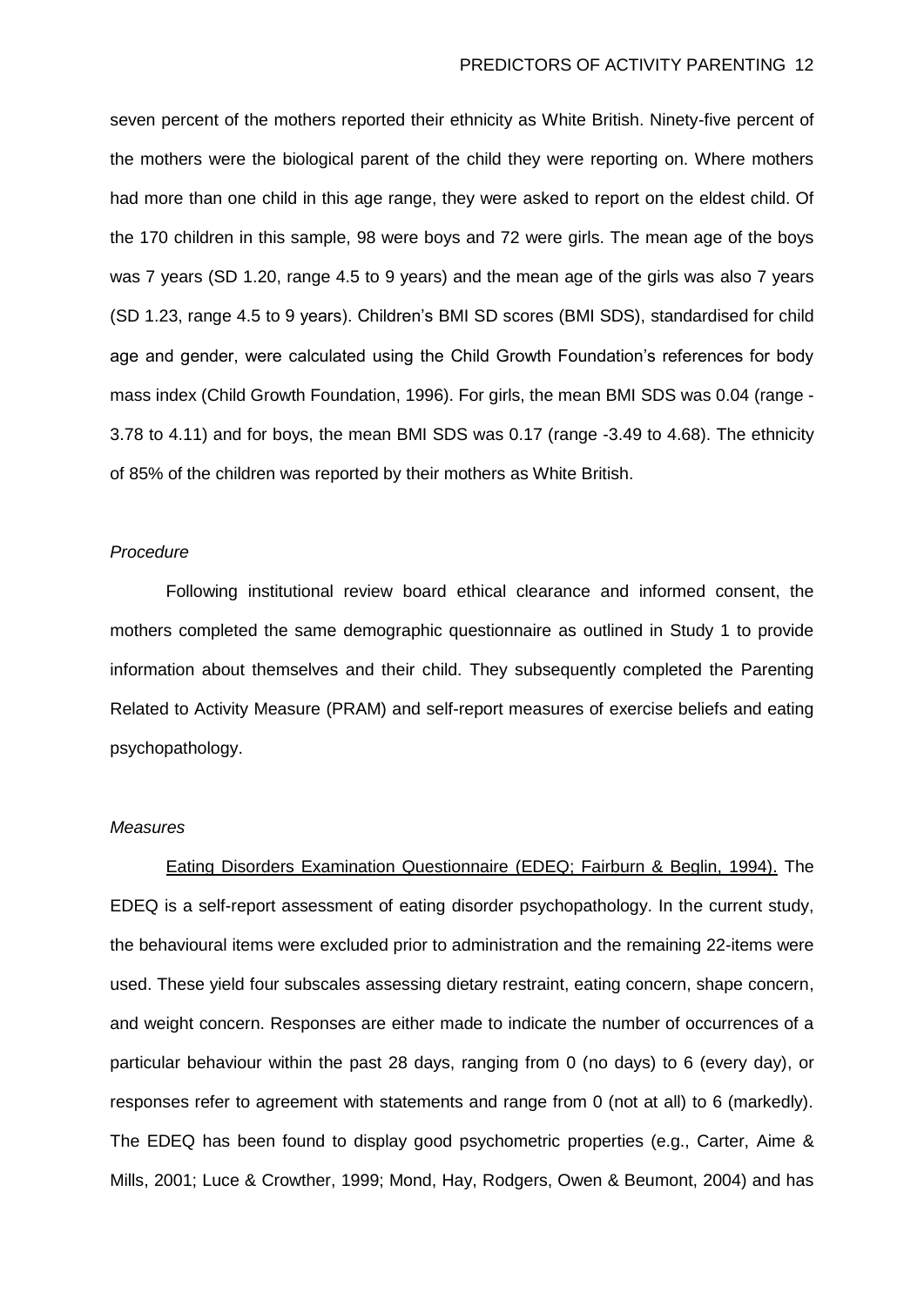previously been used in non-clinical samples (e.g., Mond et al., 2004; Munn & Klump, 2003). In the current sample, Cronbach's alpha values were: α .81 (Restraint); α .75 (Eating concern); α .87 (Shape concern); α .75 (Weight concern).

Compulsive Exercise Test (CET; Taranis, Touyz & Meyer, 2011). The CET is a 24 item self-report measure intended to assess core features of excessive exercise within the eating disorders. It comprises five subscales: Avoidance and rule-driven behaviour (e.g., "If I miss an exercise session, I will try and make up for it when I next exercise"); Weight control exercise (e.g., "I exercise to burn calories and lose weight"); Mood regulation (e.g., "Exercise improves my mood"); Lack of exercise enjoyment (e.g., "I find exercise a chore"); Exercise rigidity (e.g., "My weekly pattern of exercise is repetitive"). Responses are made on a 6-point Likert scale ranging from 0 (never true) to 5 (always true) and higher scores indicate more pathological exercise behaviours. The CET has been shown to be valid and reliable and to be suitable for use in research with non-clinical women (Taranis et al., 2011). In the current sample, Cronbach's alpha values were: α .87 (Avoidance and rule-driven behaviour); α .82 (Weight control exercise); α .85 (Mood regulation); α .82 (Lack of exercise enjoyment); α .64 (Exercise rigidity).

## *Data analysis*

A Kolmogorov-Smirnov test for normality revealed that much of the data were not normally distributed; therefore non-parametric analyses were performed wherever possible. To identify any potential covariates, preliminary two-tailed Spearman's rho correlations were used to correlate maternal and child BMI and age with the six PRAM subscales. A series of Mann Whitney U tests were used to determine differences in the activity-related parenting practices, eating and exercise behaviours of mothers of girls and mothers of boys. Finally, a series of stepwise multiple linear regressions were run to identify the best predictors of mothers' activity parenting practices with their sons and daughters separately. For each set of regressions the dependent variables were scores on the PRAM and the potential predictors were scores on the EDEQ, CET and any significant covariates.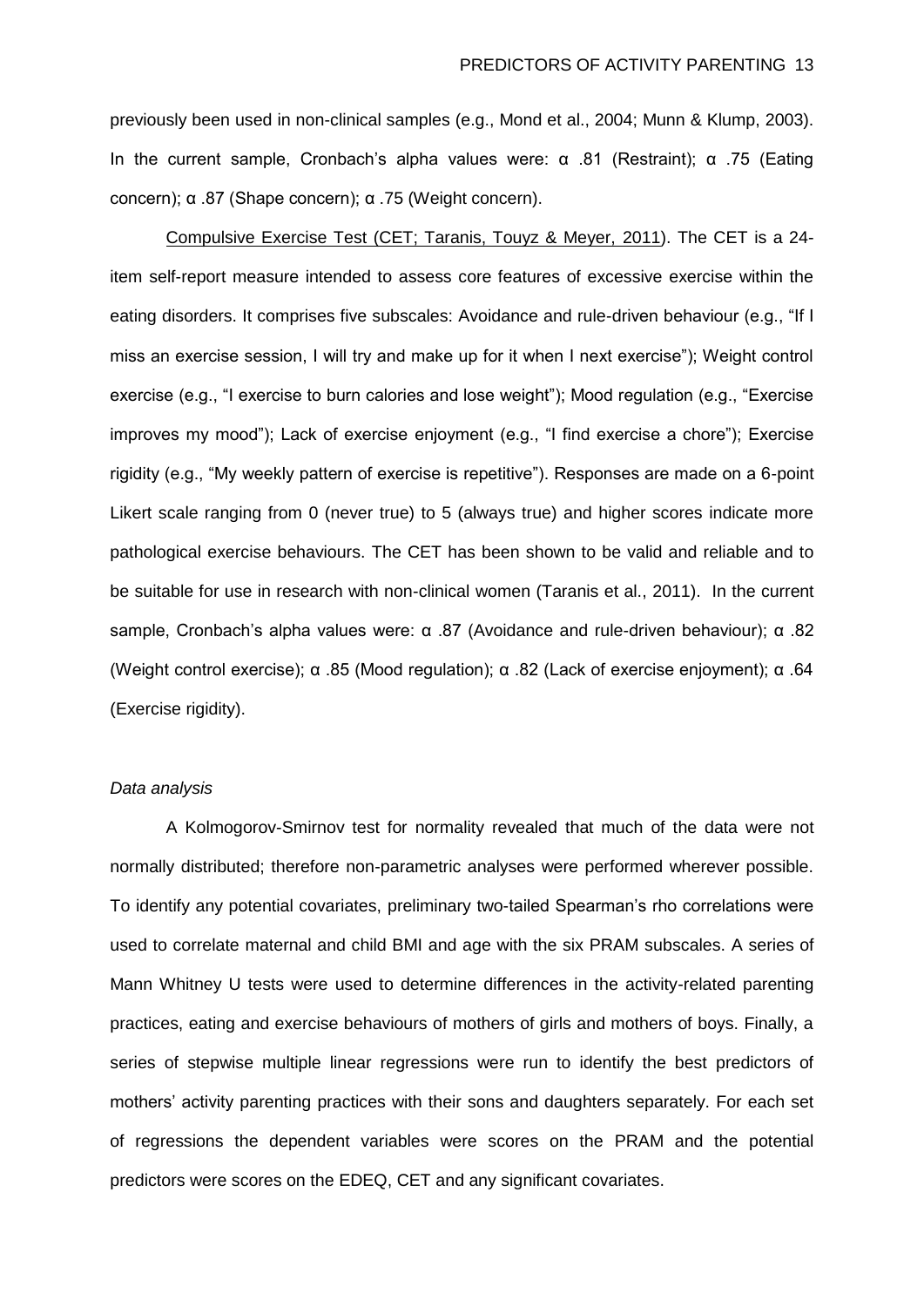#### **Results**

#### *Characteristics of the sample*

Descriptive statistics for mothers of girls and mothers of boys are reported in Table 2. The sample had EDEQ scores that were in the normal range (Luce, Crowther & Pole, 2008; Mond et al., 2004) and their excessive exercise scores were comparable with other nonclinical female samples (Taranis et al., 2011). Mothers of sons reported significantly higher levels of activity responsibility/monitoring on the PRAM than mothers of daughters. Mothers of daughters reported significantly higher concerns about overweight than did mothers of sons.

#### *Identification of potential covariates and tests of difference*

There were no significant associations between maternal BMI with any of the PRAM subscales. Therefore, maternal BMI was not entered into any of the subsequent regressions. Maternal age correlated positively with Activity regulation (*r =* .172, p = .026) and negatively with Rewarding parenting (*r =* -.229, p = .003) and, hence, was entered into the subsequent regressions. Child age was also negatively associated with Rewarding parenting (*r =* -.230, p = .003) while child BMI SDS correlated positively with the Overweight concern subscale (*r =* .412,  $p < .001$ ). Thus, child age and BMI SDS were also entered into each of the six subsequent regressions. Differences identified by the Mann-Whitney U tests (see Table 2), in conjunction with differences identified in the literature between the perceptions and behaviours of mothers of girls and mothers of boys (e.g., Agras et al., 1999; Gustafson & Rhodes, 2006), meant that the subsequent regression analyses were conducted separately for mothers of boys and mothers of girls.

## ----------------------------------

## TABLE 2 ABOUT HERE

----------------------------------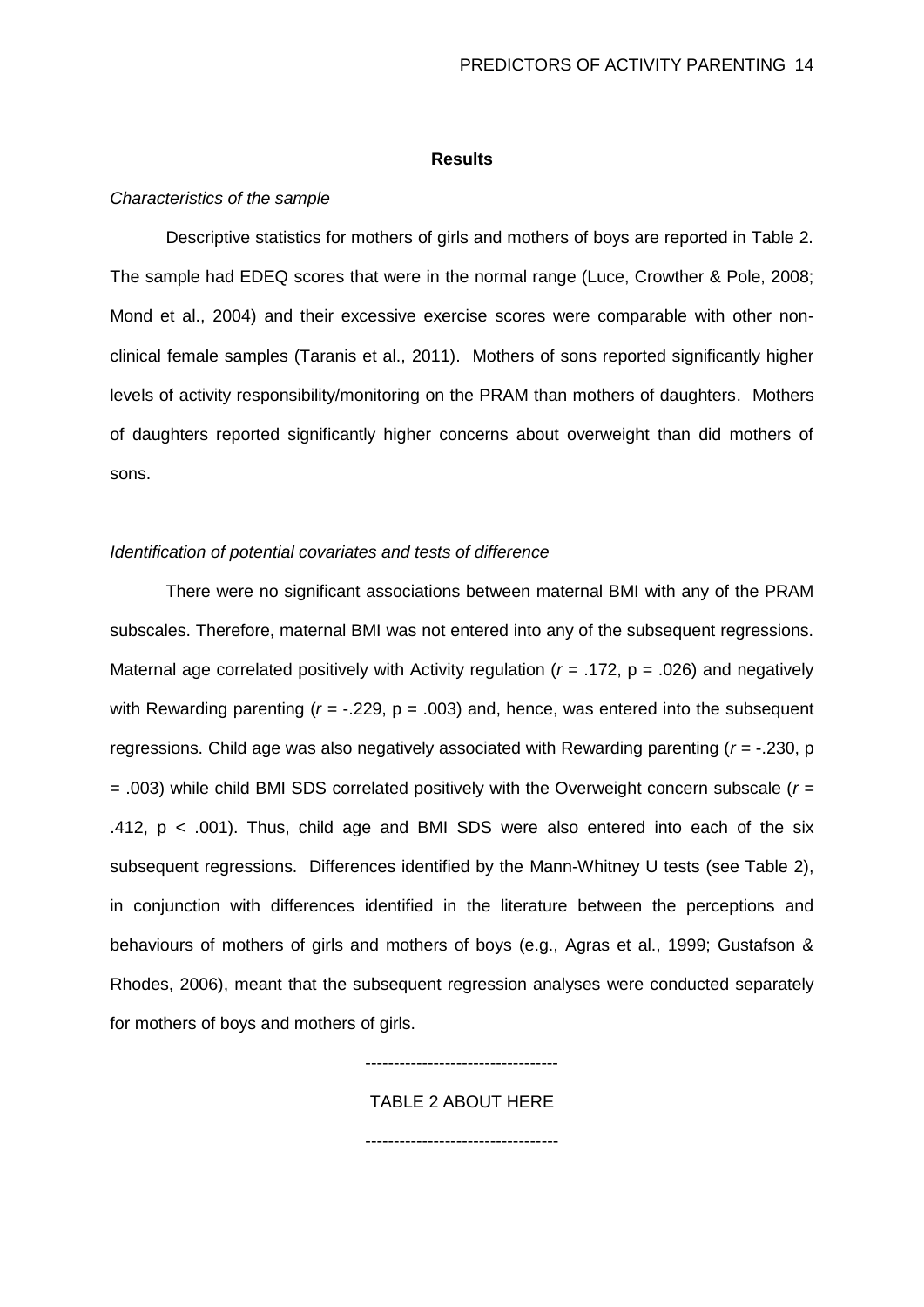Tables 3 and 4 report the stepwise multiple linear regression analyses conducted to consider the potential predictors of mothers' activity related parenting practices with their sons and with their daughters. Maternal age, child age and child BMI SDS were entered as predictor variables for each regression, alongside subscales from the EDEQ and CET.

----------------------------------

## TABLE 3 ABOUT HERE

#### *Predictors of mothers' activity parenting practices with sons (Table 3)*

There were no significant predictive effects of child age on PRAM scores in mothers of boys. Child BMI SDS significantly predicted higher reported levels of mothers' Responsibility/monitoring of their son's activity behaviours. Child BMI SDS and maternal EDEQ-Eating concern also positively predicted mothers' concerns about overweight in their sons.

Mothers' age and exercise beliefs were also significant statistical predictors of PRAM scores. In particular, high CET-Exercise rigidity scores and higher maternal age predicted high PRAM-Activity regulation scores. Mothers' CET-Mood regulation scores predicted higher PRAM-Control of active behaviours with their sons. Lower levels of EDEQ-Restraint in mothers also significantly predicted higher maternal control of their son's active behaviours.

There were no significant predictors of PRAM-Rewarding parenting or Pressure to exercise in mothers of boys.

### *Predictors of mothers' activity parenting practices with daughters (Table 4)*

Maternal and child age did not significantly predict any PRAM scores in mothers of girls. However, higher child BMI SDS predicted mothers' concern about overweight in their daughters.

There were also significant predictive effects of maternal eating and exercise behaviours upon PRAM scores. Specifically, PRAM-Responsibility/monitoring of activity with girls was significantly predicted by mothers' higher reported levels of CET-Weight control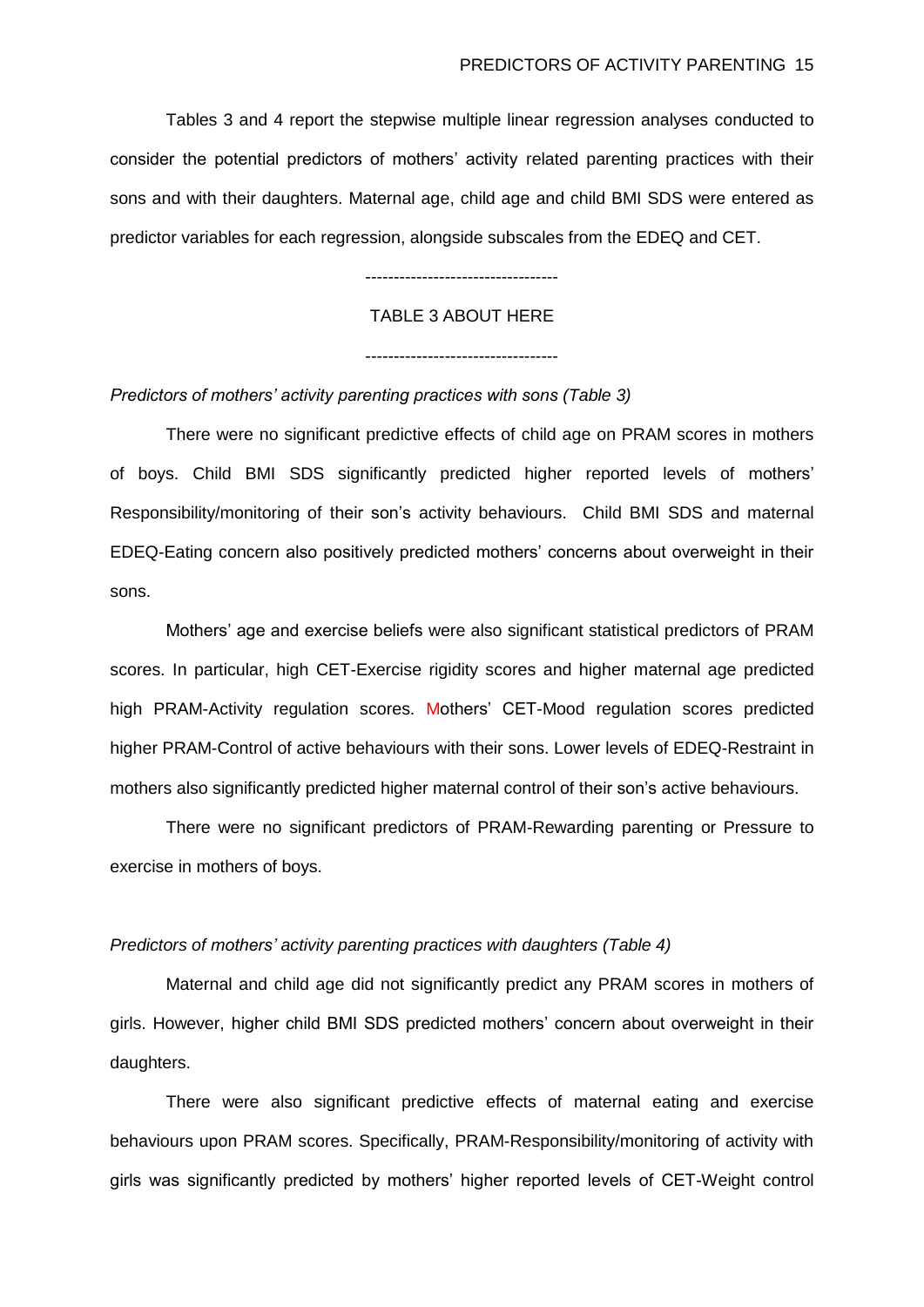exercise and lower levels of EDEQ-Restraint. Mothers' lack of exercise enjoyment predicted higher levels of activity regulation with their girls. High CET-Avoidance and rule driven exercise scores in mothers predicted greater control of their daughters' active behaviours. Mothers' rewarding parenting with their daughters was predicted solely by maternal exercise beliefs; specifically, higher scores on CET-Weight control, Mood regulation and Exercise rigidity. Finally, mothers' reports of pressuring their daughters to be active were predicted by higher maternal EDEQ-Eating concern and CET-Exercise rigidity scores, and by higher child BMI SDS.

#### **Discussion**

The aim of study two was to identify the statistical predictors of mothers' activityrelated parenting with girls and boys. In keeping with the hypothesis, different predictors of activity parenting practices were evident in mothers of boys and mothers of girls. Mothers' activity parenting practices were predicted by a combination of maternal eating and exercise beliefs, child BMI and maternal age, providing support for our hypothesis.

These findings provide initial evidence for the role of maternal beliefs about exercise and eating in their parenting around activity with their young children. In accordance with Costanzo and Woody's (1985) suggestion that parents are more controlling in areas in which they are either more invested or perceive risks for their child, more controlling activity parenting practices were predicted by more compulsive exercise beliefs and by greater levels of pathological eating. This was particularly the case for mothers of girls. Mothers were more controlling of their daughters' activity when they perceived their own exercise to be rule driven and they used more pressure when they felt that their own exercise regime was rigid. Such findings may be an important first step towards considering the potential intergenerational transmission of disordered attitudes and cognitions around exercise. Given the established links between mothers' disordered eating cognitions and behaviours and the development of problematic eating in their children (Patel et al., 2002) these findings could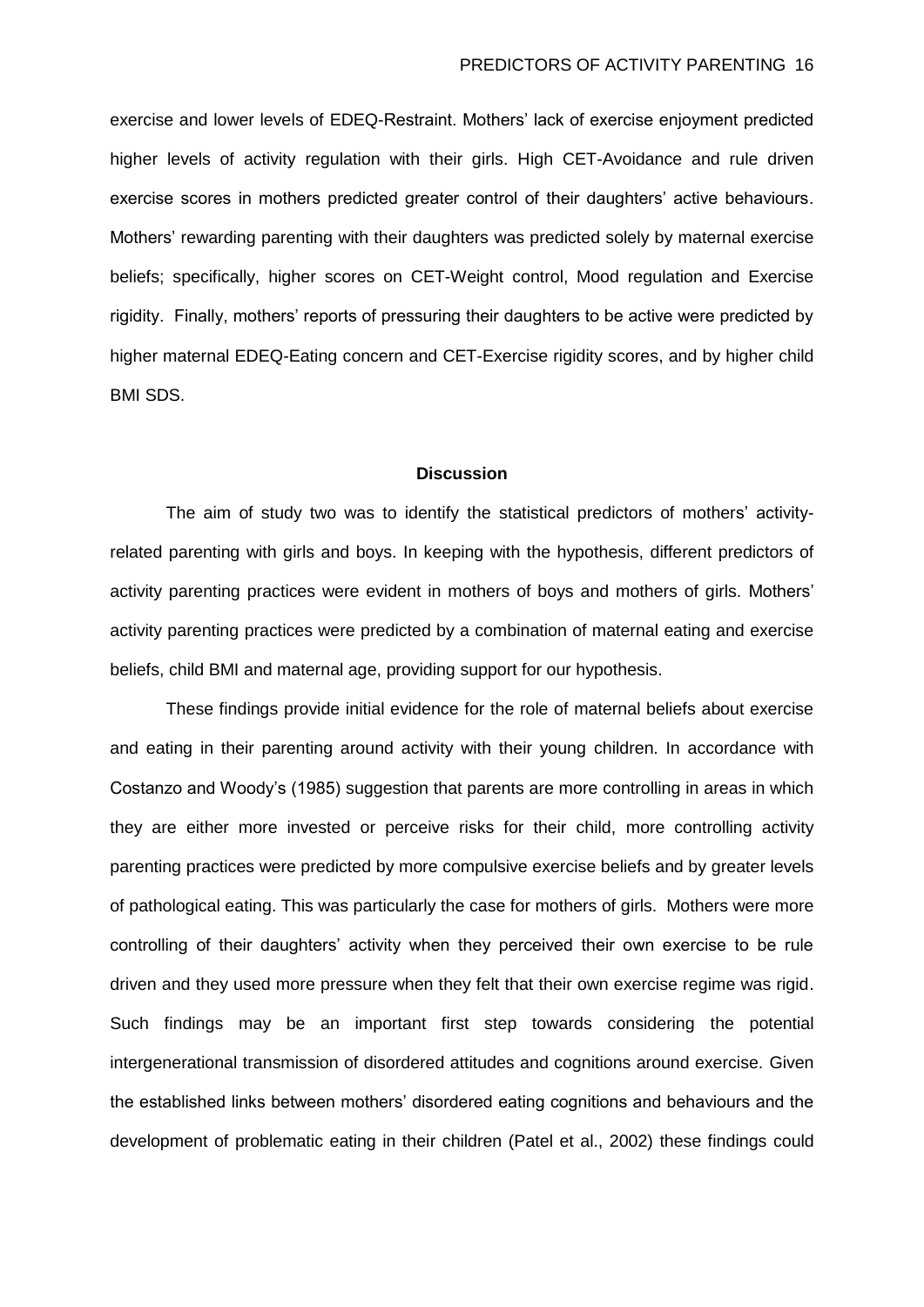suggest that a similar transmission of pathological attitudes towards exercise may transfer from parent to child.

The fact that there were no significant predictors of mothers' reports of using rewarding parenting or pressure to exercise with their sons, while numerous significant predictors explained a good proportion of the variance for each of these practices in mothers of daughters, likely reflects the fact that mothers' input regarding physical activity is different with daughters than with sons. This difference could be due to the boys in the sample being generally more active than the girls or, alternatively, it could reflect the societal emphasis placed upon the thin ideal for females and the manifestation of these ideals in parenting practices, as has been identified with regards to feeding practices (e.g., Birch & Fisher, 1995; Carper, Fisher & Birch, 2000). Given that boys are typically more active than girls (e.g., Riddoch et al., 2007), it could be that boys therefore elicit less varied maternal activity-related parenting, which may help to explain the results found in the current study. Another possibility is that paternal factors may be more salient predictors of boys' activity behaviours than maternal factors. Further research which assesses children's activity levels and which includes fathers is required to test these suggestions. However, the mother-daughter relationship regarding exercise attitudes and beliefs could be important for clinicians working within the eating disorders to be aware of.

Child BMI was a significant predictor of mothers' activity-related parenting, specifically predicting greater concern about overweight in girls and boys, increased responsibility/monitoring of activity in boys and greater pressure to exercise in girls. These findings suggest that, in addition to mothers' beliefs about their own eating and exercise, their parenting around activity may be related to their child's weight status. However, it is noteworthy that child BMI in this study was obtained by parental self-report. Thus, perceptions of children's weight status may be tied in to parents' reports of their child's height and weight. Despite this, evidence suggests that parents can be accurate at reporting their children's height and weight (Haycraft & Blissett, 2008) and, were this to be the case for the current sample, these findings may suggest that mothers' activity parenting is responsive to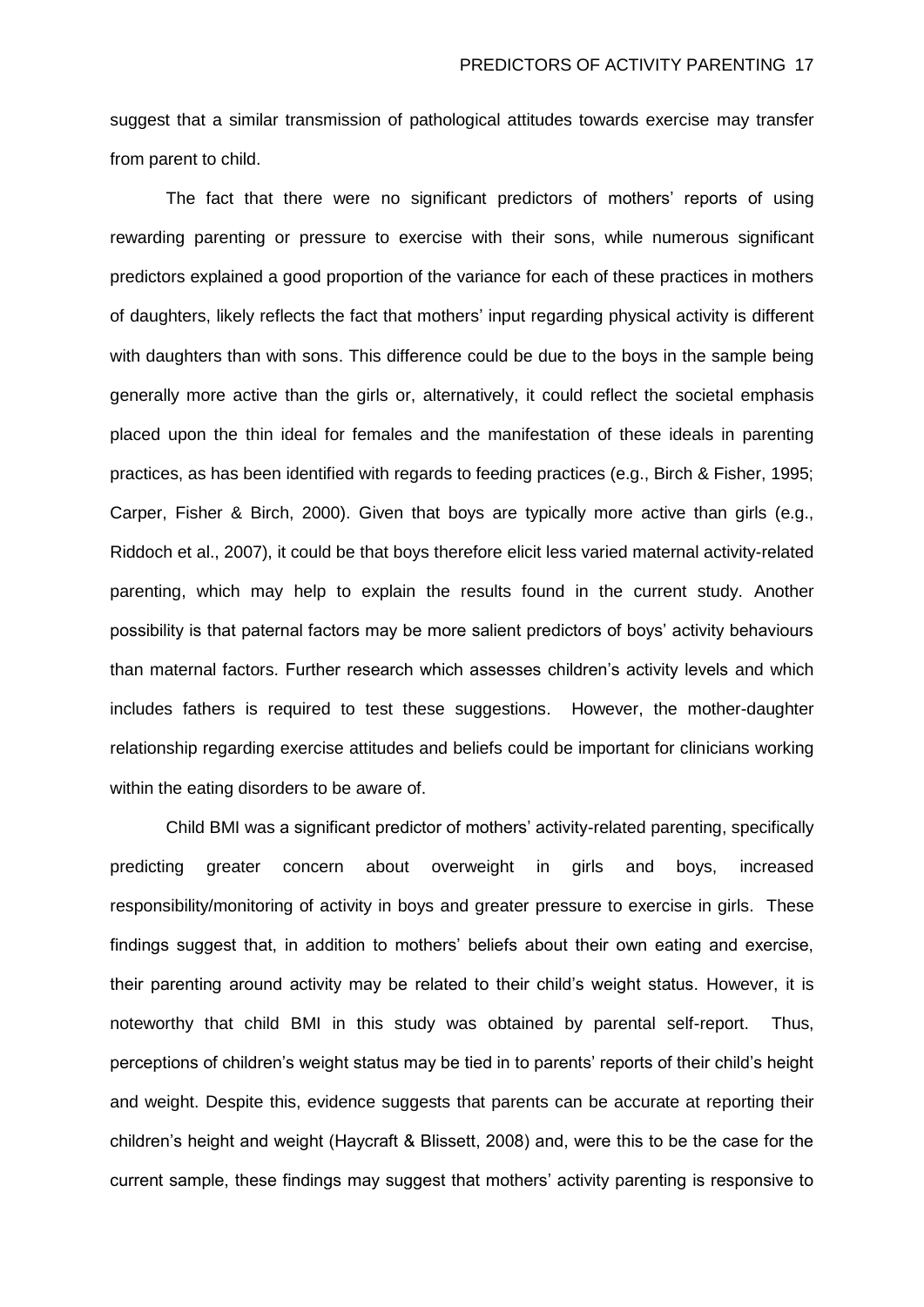their child's weight status. This is potentially encouraging but further work with objective BMI measurements is required. Furthermore, maternal BMI was not related to any activity parenting practices. This suggests that mothers' attitudes about exercise and eating are more important in determining their parenting about activity than their own BMI or weight status. This could be important if individuals of healthy weight status have maladaptive cognitions about eating and exercise as these may adversely influence parents' activity parenting practices. Further work looking at this is required.

Clearly these results require replication and extension in order to gain a clearer understanding of these complex interactions. Moreover, it is important to establish the short-, medium- and long-term predictive effects of different types of parenting around activity on the child's levels of physical activity.

#### **General Discussion**

The aims of this research were twofold. First, to develop a new measure to assess parenting practices related to children's physical activity. Second, to determine the specific maternal predictors of such practices among mothers of young children. A six-factor measure of parenting related to activity (the PRAM) was successfully created and implemented and specific maternal predictors of activity parenting practices were identified.

Despite the need for further research, the practice implications of the findings from studies one and two are numerous. First, from a public health standpoint the findings suggest that work with parents to modify their own beliefs about exercise (particularly reducing rigid and compulsive exercise) may impact upon the way in which they engage with their children (particularly daughters) concerning physical activity. In addition, although the intergenerational transmission of compulsive exercise has not been adequately researched, it is plausible that such parenting practices may, in some cases, be important in the development of pathological exercise within adolescence and early adulthood. This would seem likely given that the importance of early experience in the development of other forms of compulsive psychopathology (for instance, binge-eating and purging behaviours; Tereno,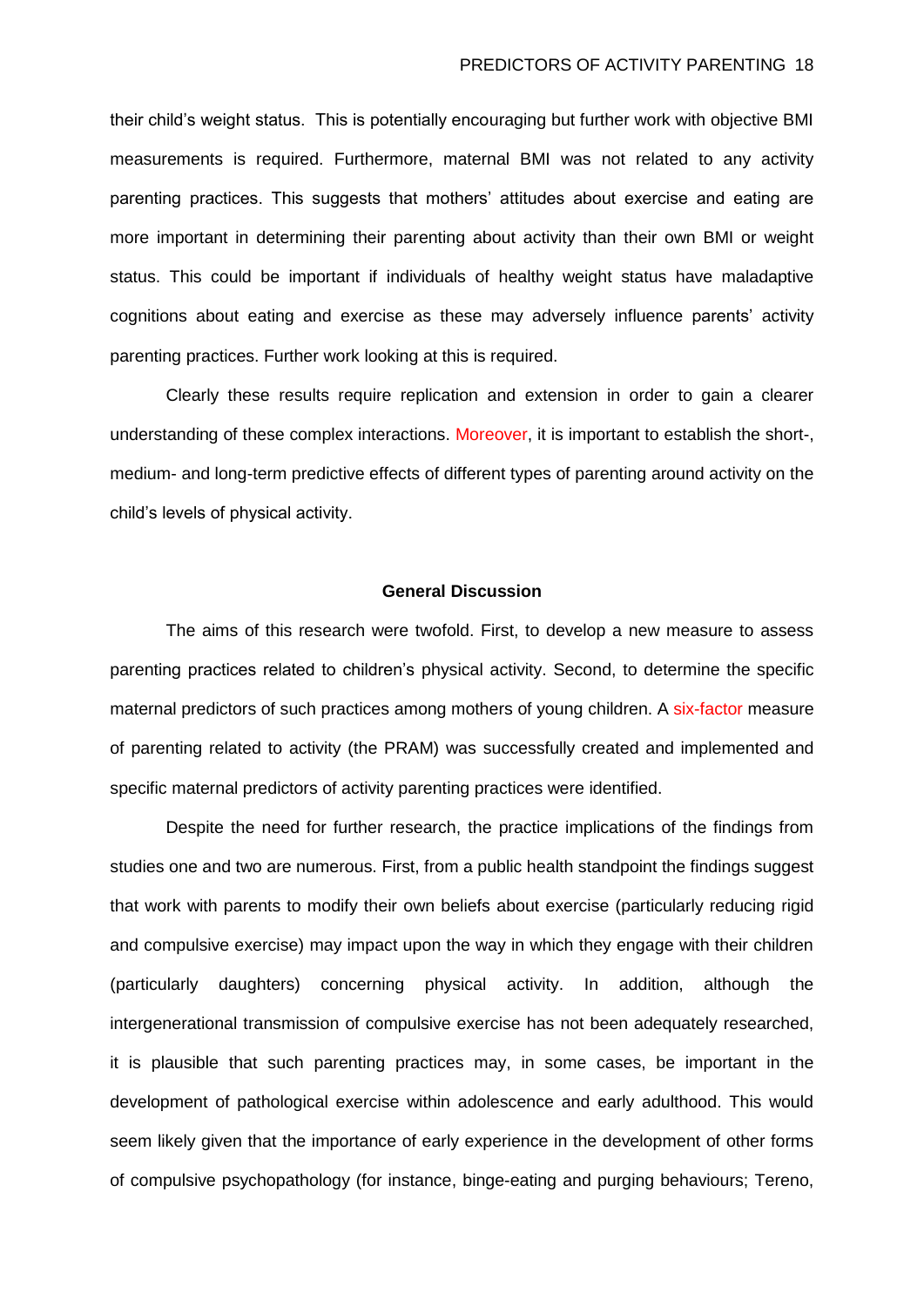et al., 2008; Wade et al., 2007) has already been highlighted. Therefore, therapeutically targeting such interactions through early family therapy for those children and adolescents considered at risk of exercise psychopathology might be fruitful.

It is currently unknown what the potential longitudinal implications of overly-controlling parenting practices regarding active and sedentary behaviours may be. Work in other health domains, such as feeding, has found excessive control to be associated with less optimal child outcomes, such as overweight and an inability to regulate internal hunger and satiety cues (e.g., Fisher & Birch, 1999, 2002), and this has been further supported by recent work which found parental encouragement for their children to be active to have unintended consequences in adolescent girls (Davison & Deane, 2010). Given these findings, further work is recommended to examine the potential role of activity-related parenting practices in children's exercise and activity behaviours over time and the creation of the PRAM will facilitate exploration of this. It is likely that parental modelling or facilitation children's activity, rather than control of it, may be more effective at promoting healthy attitudes towards exercise and weight throughout childhood and into adulthood.

This research has made an important first step in exploring the predictors of parents' use of activity-related parenting practices and highlighting potential factors which may be involved in the development of later problematic exercise beliefs. These preliminary findings are encouraging but limitations of this research should be acknowledged. The PRAM is a new measure which requires further validation and testing. Despite evidence within the current study of strong factor loadings and good initial reliability and convergent and discriminant validity, validation among other samples (e.g., fathers, mother of older/younger children), and evidence of test-retest reliability is needed. As such, the findings should be interpreted with due caution. The data were based on self-report methods which may be subject to bias. The generalisability of these findings is limited to mothers of 4.5 to 9-year-old children, and further work with other samples (for example, fathers, who may be particularly involved in activity-related parenting; Davison et al., 2003) is required. The ethnicity of the participants was fairly homogenous, with over 85% reporting their ethnicity as White British.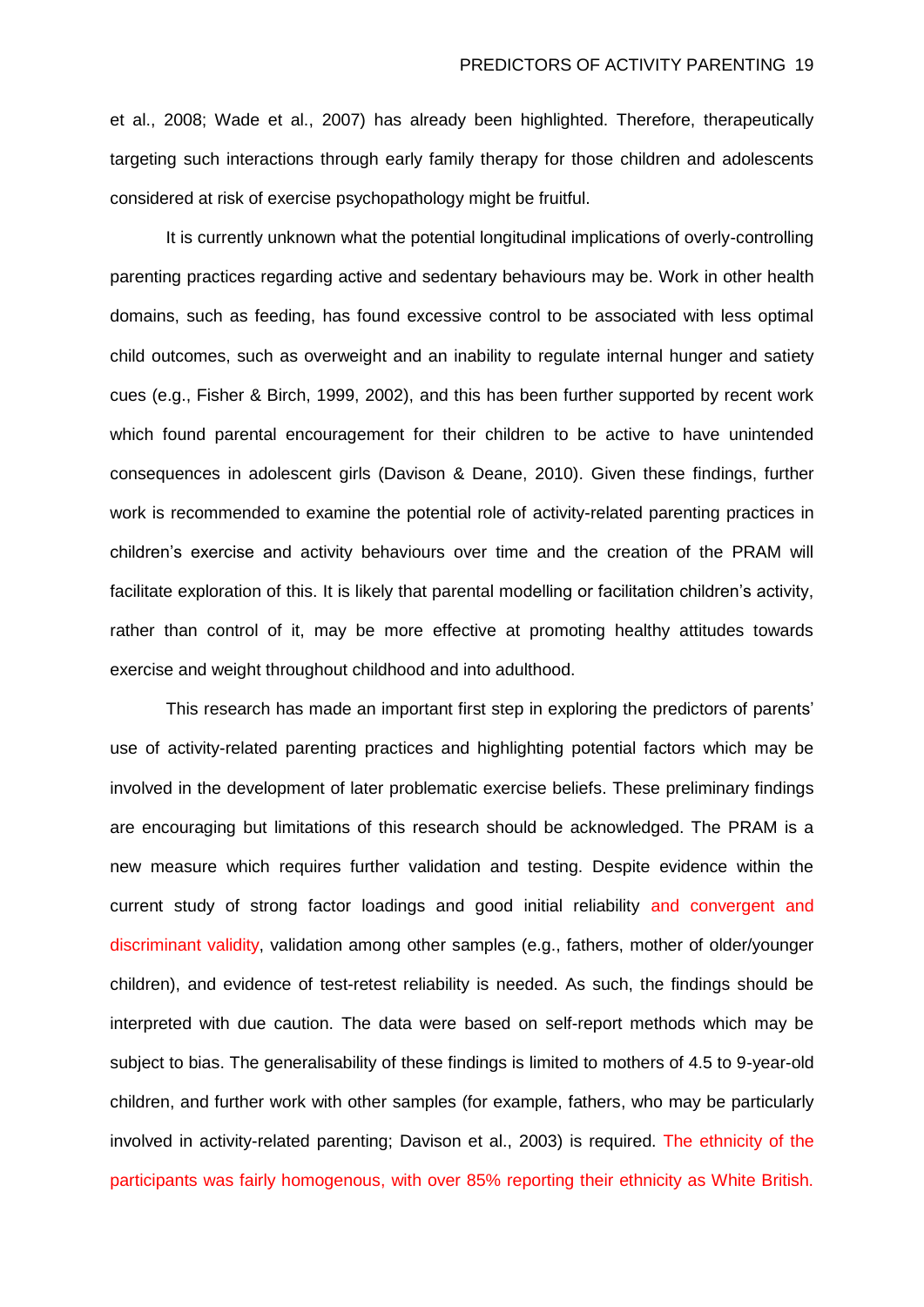Future studies should therefore aim to recruit more ethnically diverse samples of parents and explore their activity-related parenting practices in order to determine whether there are any differences in attitudes towards exercise/activity across ethnic groups. Finally, now that the efficacy of the PRAM has been established, future work should consider it alongside objective measures of both parent and child activity levels.

In conclusion, the PRAM has utility in assessing parenting practices relating to children's activity, which could have important implications for children's future health and attitudes towards exercise. This work provides initial evidence regarding the potential origins of problematic beliefs about exercise in some individuals. Activity-related parenting practices have been shown to be predicted by more pathological maternal exercise and eating beliefs and by child BMI and maternal age, and this pattern of predictors has been shown to differ for mothers of girls and mothers of boys. Further work with a longitudinal design is needed to build on these findings.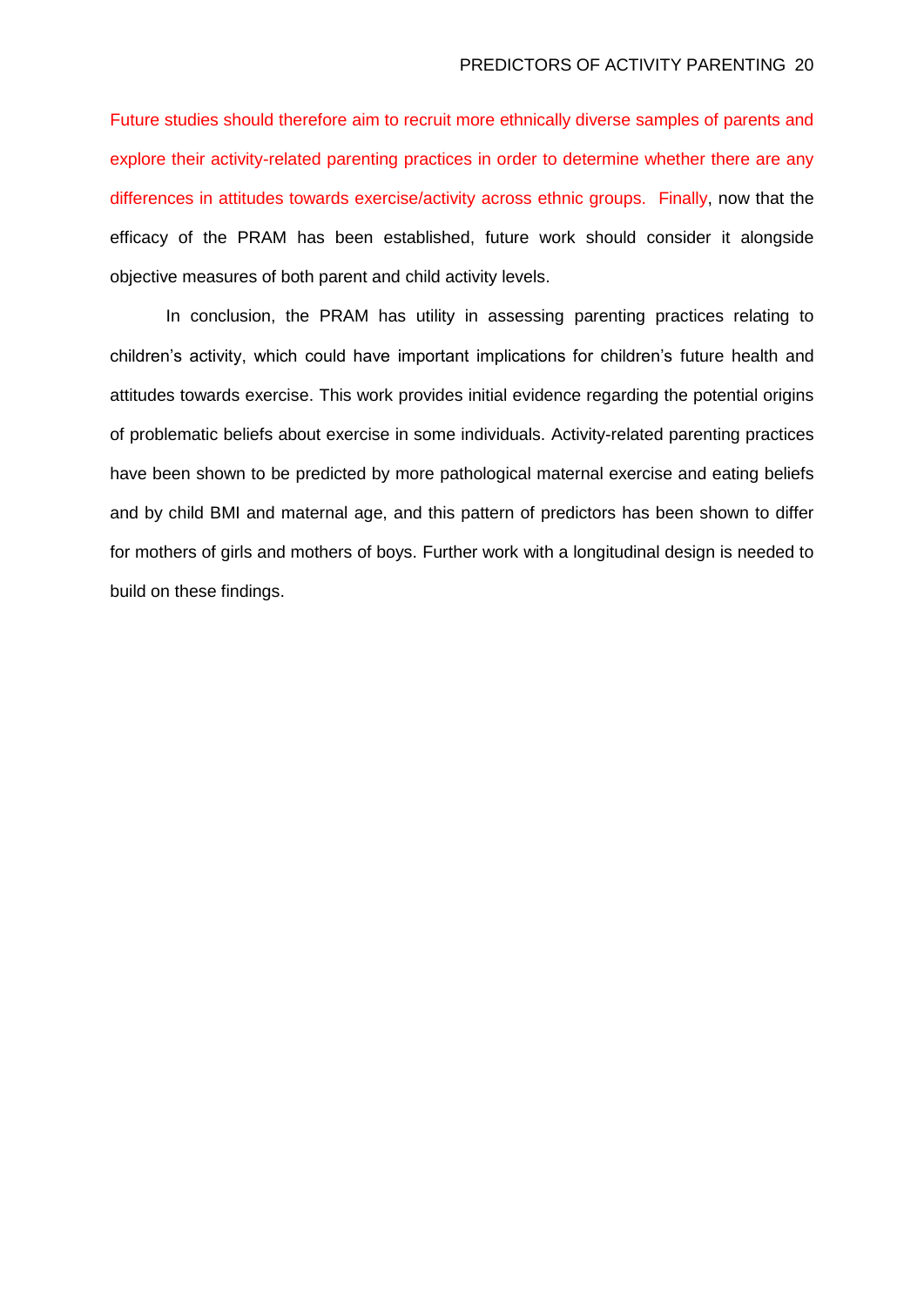#### **References**

- Agras, S., Hammer, L., & McNicholas, F. (1999). A prospective study of the influences of eating-disordered mothers on their children. *International Journal of Eating Disorders, 25,* 253-262.
- Birch, L. L. & Fisher, J. A. (1995). Appetite and eating behavior in children. *Pediatric Clinics of North America, 42,* 4, 931-953.
- Birch, L. L., Fisher, J. O., Grimm-Thomas, K., Markey, C. N., Sawyer, R., & Johnson, S. L. (2001). Confirmatory factor analysis of the Child Feeding Questionnaire: A measure of parental attitudes, beliefs and practices about child feeding and obesity proneness. *Appetite, 36,* 201-210.
- Blissett, J. & Haycraft, E. (2011). Parental eating disorder symptoms and observations of mealtime interactions with children. *Journal of Psychosomatic Research, 70,* 368-371*.*
- Blissett, J., Meyer, C., & Haycraft, E. (2006). Maternal and paternal controlling feeding practices with male and female children. *Appetite, 47*(2), 212-219.
- Brown, R. & Ogden, J. (2004). Children's eating attitudes and behaviour: A study of the modelling and control theories of parental influence. *Health Education Research: Theory and Practice, 19*(3), 261-271.
- Carper, J. L., Fisher, J. O., & Birch, L. L. (2000). Young girls' emerging dietary restraint and disinhibition are related to parental control in child feeding. *Appetite, 35,* 121-129.
- Carter, J. C., Aime, A. A., & Mills, J. S. (2001). Assessment of bulimia nervosa: A comparison of interview and self-report questionnaire methods. *International Journal of Eating Disorders, 30*, 187–192
- Cattell, R. B. (1966). The Scree test for the number of factors. *Multivariate Behavioral Research, 1,* 245-276.
- Child Growth Foundation. (1996). *Cross sectional stature and weight reference curves for the UK.* London, United Kingdom: Child Growth Foundation.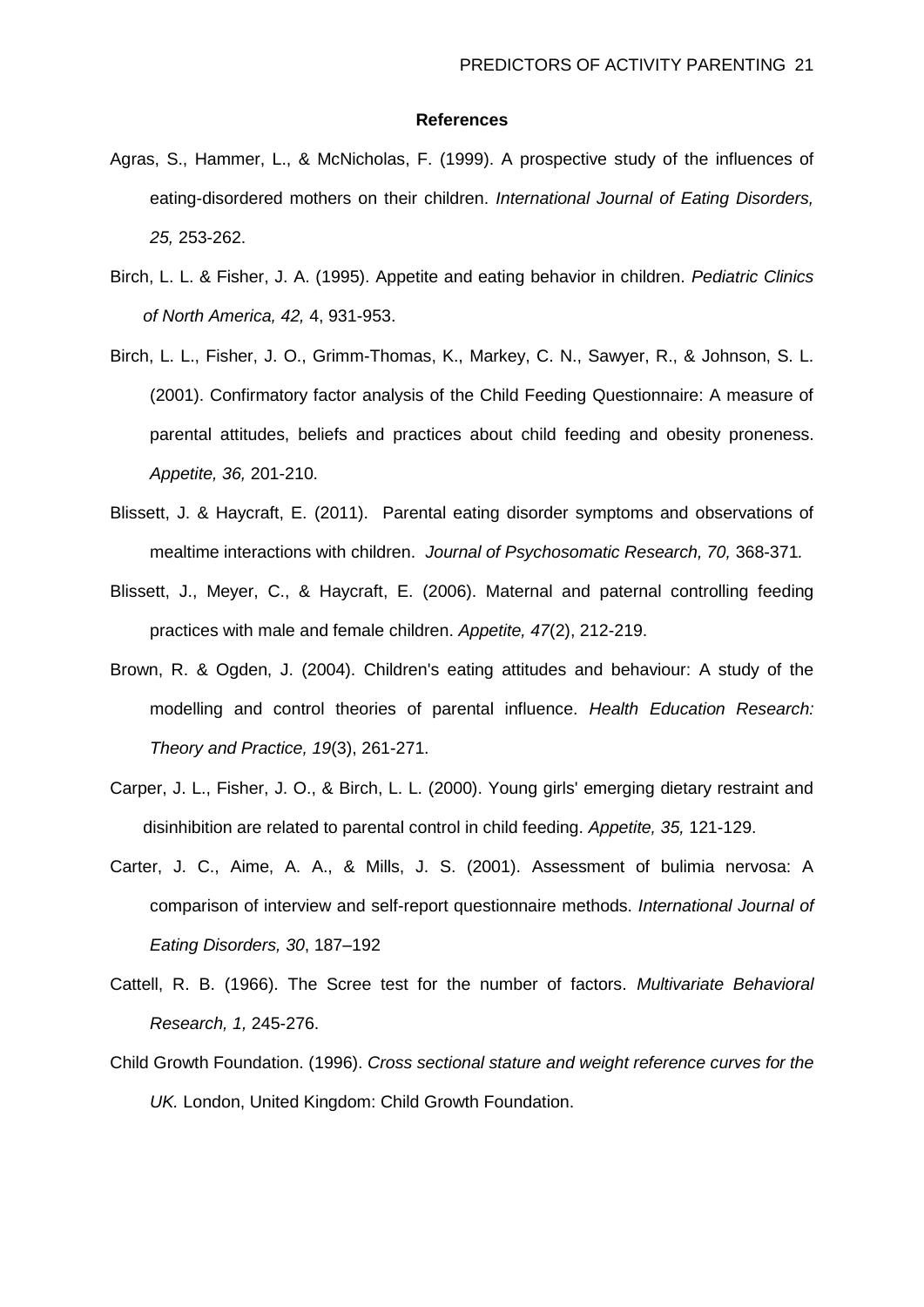- Coen, S. P. & Ogles, B. M. (1993). Psychological characteristics of the obligatory runner: a critical examination of the anorexia analogue hypothesis. *Journal of Sport & Exercise Psychology, 15*(3), 338-354.
- Costanzo, P. R. & Woody, E. Z. (1985). Domain-specific parenting styles and their impact on the child's development of particular deviance: The example of obesity proneness. *Journal of Social and Clinical Psychology, 3*(4), 425-445.
- Davis, C., Kennedy, S. H., Ravelski, E., & Dionne, M. (1994). The role of physicalactivity in the development and maintenance of eating disorders. *Psychological Medicine*, *24*, 957-967.
- Davison, K. K., Cutting, T. M., & Birch, L. L. (2003). Parents' activity-related parenting practices predict girls' physical activity. *Medicine and Science in Sports and Exercise, 35*(9), 1589-1595.
- Davison, K. K. & Deane, G. D. (2010). The consequence of encouraging girls to be active for weight loss. *Social Science & Medicine, 70,* 518–525.
- Fairburn, C. G & Beglin, S. J. (1994). Assessment of eating disorders: Interview or selfreport, *International Journal of Eating Disorders, 16,* 363–370.

Field, A. P. (2005). *Discovering statistics using SPSS.* (3rd ed.) London: SAGE Publications.

- Fisher, J. O. & Birch, L. L. (1999). Restricting access to foods and children's eating. *Appetite, 32,* 405-419.
- Fisher, J. O. & Birch, L. L. (2002). Eating in the absence of hunger and overweight in girls from 5 to 7 y of age. *American Journal of Clinical Nutrition, 76,* 226-231.
- Fisher, J. O., Mitchell, D. C., Smiciklas-Wright, H., & Birch, L. L. (2002). Parental influences on young girls' fruit and vegetable, micronutrient, and fat intakes. *Journal of the American Dietetic Association, 102,* 58-64.
- Gustafson, S. L. & Rhodes, R. E. (2006). Parental correlates of physical activity in children and early adolescents. *Sports Medicine, 36*(1), 79-97.
- Haycraft, E. & Blissett, J. (2008). Maternal and paternal controlling feeding practices: Reliability and relationships with BMI. *Obesity*, *16*(7), 1552-1558.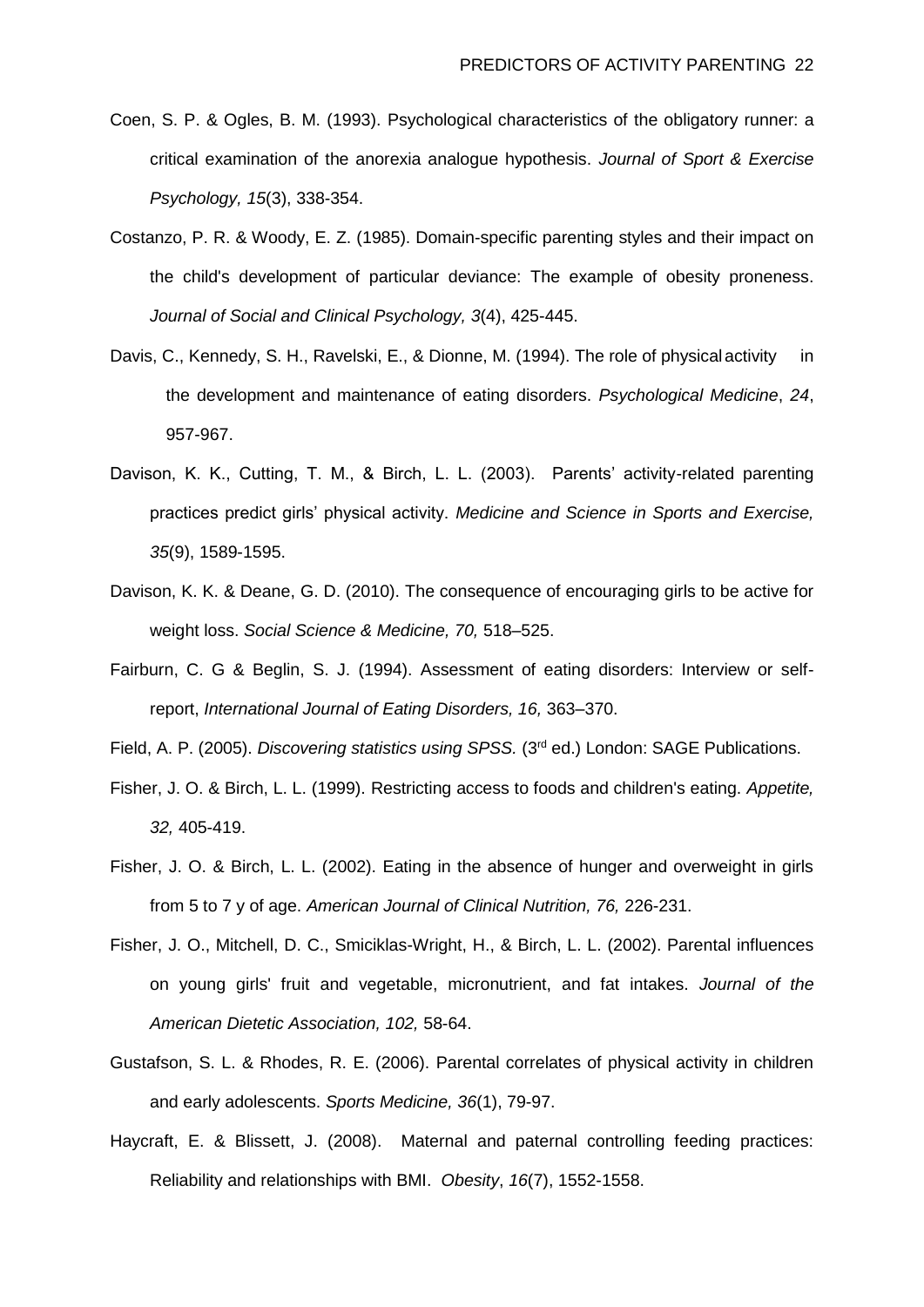- Haycraft, E. & Blissett, J. (2010). Eating disorder symptoms and parenting styles. *Appetite, 54*(1), 221–224.
- Hughes, S. O., Power, T. G., Fisher, J. O., Mueller, S., & Nicklas, T. A. (2005). Revisiting a neglected construct: Parenting styles in a child-feeding context. *Appetite, 44,* 83-92.
- Kaiser, H. (1961). A note on Guttman's lower bound for the number of common factors. *Multivariate Behavioral Research, 1,* 249–276.
- Kass, R. A. & Tinsley, H. E. A. (1979). Factor Analysis. *Journal of Leisure Research, 11,* 120-138.
- Lipsey, Z., Barton, S. B., Hulley, A., & Hill, A. J. (2006). "After a workout…" Beliefs about exercise, eating and appearance in female exercisers with and without eating disorder features. *Psychology of Sport & Exercise, 7,* 425-436.
- Luce, K. H. & Crowther, J. H. (1999). The reliability of the Eating Disorder Examination: Selfreport questionnaire version (EDEQ). *International Journal of Eating Disorders, 25*(3), 349-351.
- Luce, K. H., Crowther, J. H., & Pole, M. (2008). Eating Disorder Examination Questionnaire (EDEQ): Norms for undergraduate women. *International Journal of Eating Disorders, 41*(3), 273-6.
- Lumeng, J. C. & Burke, L. M. (2006). Maternal prompts to eat, child compliance, and mother and child weight status. *Journal of Pediatrics, 149*(3), 330-335.
- McHale, S. M., Crouter, A. C., McGuire, S. A., & Updegraff, K. A. (1995). Congruence between mothers' and fathers' differential treatment of siblings: Links with family relations and children's well-being. *Child Development, 66,* 116-128.
- Mond, J.M., Hay, P. J., Rodgers, B., Owen, C., & Beumont, P. J. (2004). Validity of the Eating Disorder Examination Questionnaire (EDEQ) in screening for eating disorders in community samples. *Behaviour Research and Therapy, 42*(5), 551-67.
- Munn, M. A., & Klump, K. L. (2003). Season of birth and disordered eating in female college students.*International Journal of Eating Disorders, 34*(3), 343-348.

Nunnally, J. C. (1978). *Psychometric Theory.* New York; London: McGraw-Hill.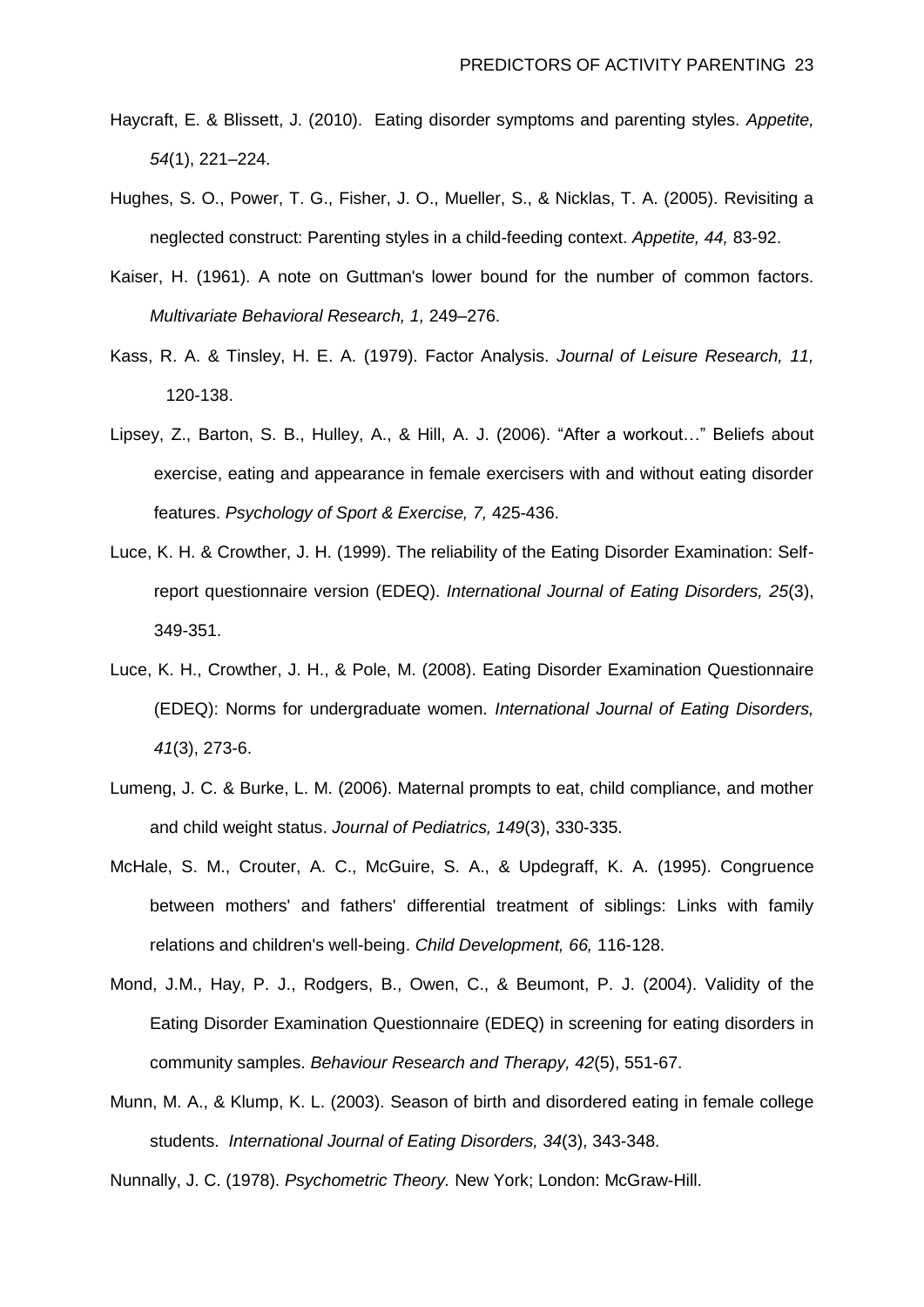- Office for National Statistics. (2001). National Statistics Socio-economic Classification. Retrieved from http://www.statistics.gov.uk/methods\_quality/ns\_sec/.
- Patel, P., Wheatcroft, R., Park, R. J., & Stein, A. (2002). The children of mothers with eating disorders. *Clinical Child and Family Psychology Review, 5,* 1, 1-19.
- Riddoch, C.J., Mattocks, C., Deere, K., Saunders, J., Kirkby, J., Tilling, K., Leary, S.D., Blair, S.N., & Ness, A.R. (2007). Objective measurement of levels and patterns of physical activity. *Archives of Disease in Childhood, 92,* 963–969.
- Sallis, J. F., Alcaraz, J. E., McKenzie, T. L., Hovell, M. F., Kolody, B. & Nader, P. R. (1992). Parental behavior in relation to physical activity and fitness in 9-year-old children. *American Journal of Diseases in Children, 146,* 1383-8.
- Sallis, J. F. Grossman, R. M. Pinski, R. B. Patterson T. L., & Nader P. R. (1987). The development of scales to measure social support for diet and exercise behaviours. *Preventive Medicine, 16,* 825-836.
- Saunders, R. P., Pate, R. R., Felton, G., Dowda, M., Weinrich, M. C., Ward, D. S., et al. (1997). Development of questionnaires to measure psychosocial influences on children's physical activity. *Preventive Medicine, 26,* 241–247.
- Schmitz, K. H., Lytle, L. A., Phillips, G. A., Murray, D. M., Birnbaum, A. S., & Kubik, M. Y. (2002). Psychosocial correlates of physical activity and sedentary leisure habits in young adolescents: The Teens Eating for Energy and Nutrition at School study. *Preventative Medicine, 34,* 266-278.
- Shroff, H., Reba, L., Thornton, L. M., Tozzi, F., Klump, K. L., Berrettini, W. H., et al. (2006). Features associated with excessive exercise in women with eating disorders. *International Journal of Eating Disorders, 39,* 454-491.
- Stein, A., Woolley, H., Murray, L., Cooper, P. J., Cooper, S., Noble, F. et al. (2001). Influence of psychiatric disorder on the controlling behaviour of mothers with one-year-old infants: A study of women with maternal eating disorder, postnatal depression and a healthy comparison group. *British Journal of Psychiatry, 179,* 157-162.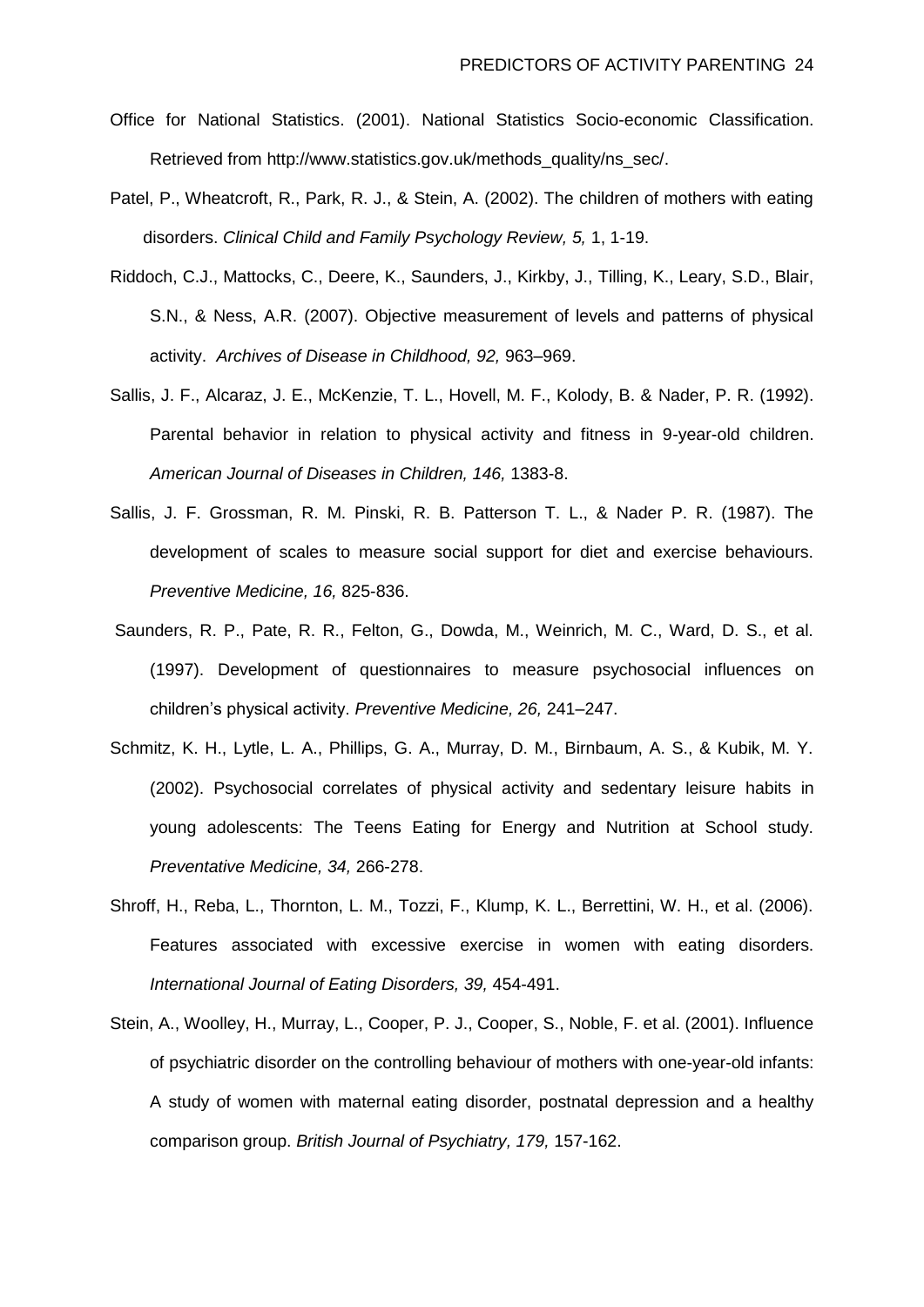- Taranis, L., Touyz, S., & Meyer, C. (2011). Disordered eating and exercise: Development and preliminary validation of the Compulsive Exercise Test (CET). *European Eating Disorders Review, 19, 256-268*.
- Tereno, S., Soares, I., Martins, C., Celani, M., & Sampaio, D. (2008). Attachment styles, memories of parental rearing and therapeutic bond: a study with eating disordered patients, their parents and therapists. *European Eating Disorders Review, 16*(1), 49-58.
- Tiggemann, M. & Lowes, J. (2002). Predictors of maternal control over children's eating behaviour. *Appetite, 39,* 1-7.
- Tinsley, B. J. (2003). *How children learn to be healthy.* Cambridge, England: Cambridge University Press.
- Wade, T.D., Gillespie, N., & Martin, N.G. (2007). A comparison of early family life events amongst monozygotic twin women with lifetime anorexia nervosa, bulimia nervosa, or major depression. *International Journal of Eating Disorders, 40,* 679-686.
- Wardle, J., Carnell, S., & Cooke, L. (2005). Parental control over feeding and children's fruit and vegetable intake: How are they related? *Journal of the American Dietetic Association, 105,* 227-232.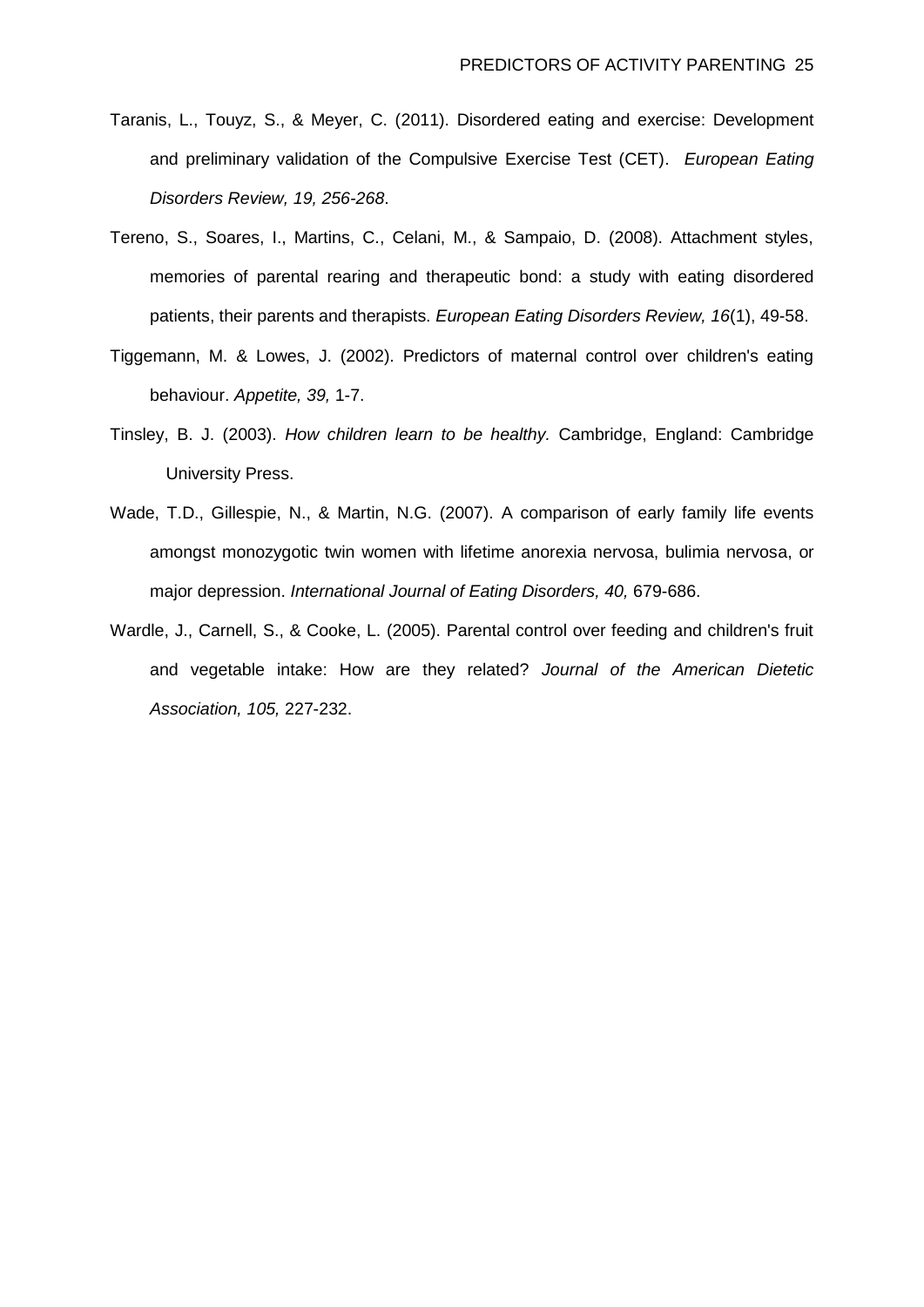## *Table 1: Factor loadings and corrected item-total correlations (rit) of the final Parenting*

*Related to Activity Measure (PRAM) items (N = 233).*

|                                                                                                                                                                              | Factor loadings <sup>a</sup> |             |      |      |      |   | <b>Corrected</b>           |
|------------------------------------------------------------------------------------------------------------------------------------------------------------------------------|------------------------------|-------------|------|------|------|---|----------------------------|
| Factors, item numbers & item text                                                                                                                                            |                              | $\mathbf 2$ | 3    | 4    | 5    | 6 | item-total<br>correlations |
| Factor 1: Responsibility / monitoring                                                                                                                                        |                              |             |      |      |      |   |                            |
| 1. When your child is at home, how often are you<br>responsible for encouraging her/him to partake in<br>physical activities (e.g., swimming, ballet, walking to<br>school)? | .658                         |             |      |      |      |   | .57                        |
| 2. How often are you responsible for deciding how much<br>time your child spends engaged in physical activities?                                                             | .640                         |             |      |      |      |   | .61                        |
| 3. How often are you responsible for deciding if your child<br>has spent enough time doing sedentary activities (e.g.,<br>watching TV or playing computer/video games)?      | .680                         |             |      |      |      |   | .52                        |
| 4. How much do you keep track of the active behaviours that<br>your child engages in (e.g., playing football, walking to<br>school, swimming etc.)?                          | .745                         |             |      |      |      |   | .55                        |
| 5. How much do you keep track of your child's sedentary<br>behaviour (e.g., watching TV, playing computer or video<br>games, reading books)?                                 | .846                         |             |      |      |      |   | .63                        |
| 6. How much do you keep track of the active behaviours that<br>your child engages in at school?                                                                              | .620                         |             |      |      |      |   | .49                        |
| Factor 2: Activity regulation                                                                                                                                                |                              |             |      |      |      |   |                            |
| 10. If I did not guide or regulate my child's physical activity,<br>s/he would do much less than s/he should.                                                                |                              | .790        |      |      |      |   | .63                        |
| 11. I have to be sure that my child does not engage in too<br>many sedentary behaviours (e.g., watching TV, playing<br>computer/video games, reading books).                 |                              | .690        |      |      |      |   | .57                        |
| 13. If I did not restrict my child's sedentary behaviours, s/he<br>would spend too long not being active enough.                                                             | .870                         |             |      | .71  |      |   |                            |
| Factor 3: Control of active behaviours                                                                                                                                       |                              |             |      |      |      |   |                            |
| 15. I have to be sure that my child does not engage in too<br>much physical activity (e.g., playing football or doing<br>gymnastics).                                        |                              |             | .901 |      |      |   | .78                        |
| 16. I have to limit the amount of physical activity that my<br>child engages in (e.g., running, playing sports, going<br>swimming).                                          |                              |             | .923 |      |      |   | .83                        |
| 17. If I did not restrict my child's active behaviours, s/he<br>would partake in too many of her/his favourite activities<br>(e.g., running, football).                      |                              |             | .853 |      |      |   | .73                        |
| Factor 4: Overweight concern                                                                                                                                                 |                              |             |      |      |      |   |                            |
| 19. How concerned are you about your child being too<br>sedentary when you are not around her/him?                                                                           |                              | .571        |      | .440 |      |   | .43                        |
| 20. How concerned are you about your child needing to take<br>part in exercise to maintain a desirable weight?                                                               |                              |             |      | .885 |      |   | .77                        |
| 21. How concerned are you about your child becoming<br>overweight?                                                                                                           |                              |             |      | .906 |      |   | .72                        |
| Factor 5: Rewarding parenting                                                                                                                                                |                              |             |      |      |      |   |                            |
| 12. I intentionally keep computer games or DVDs/videos out<br>of my child's reach.                                                                                           |                              |             |      |      | .592 |   | .28                        |
| 14. I offer my child her/his favourite sedentary activities (e.g.,<br>30 extra minutes of TV watching) in exchange for good<br>behaviour.                                    |                              |             |      |      | .667 |   | .33                        |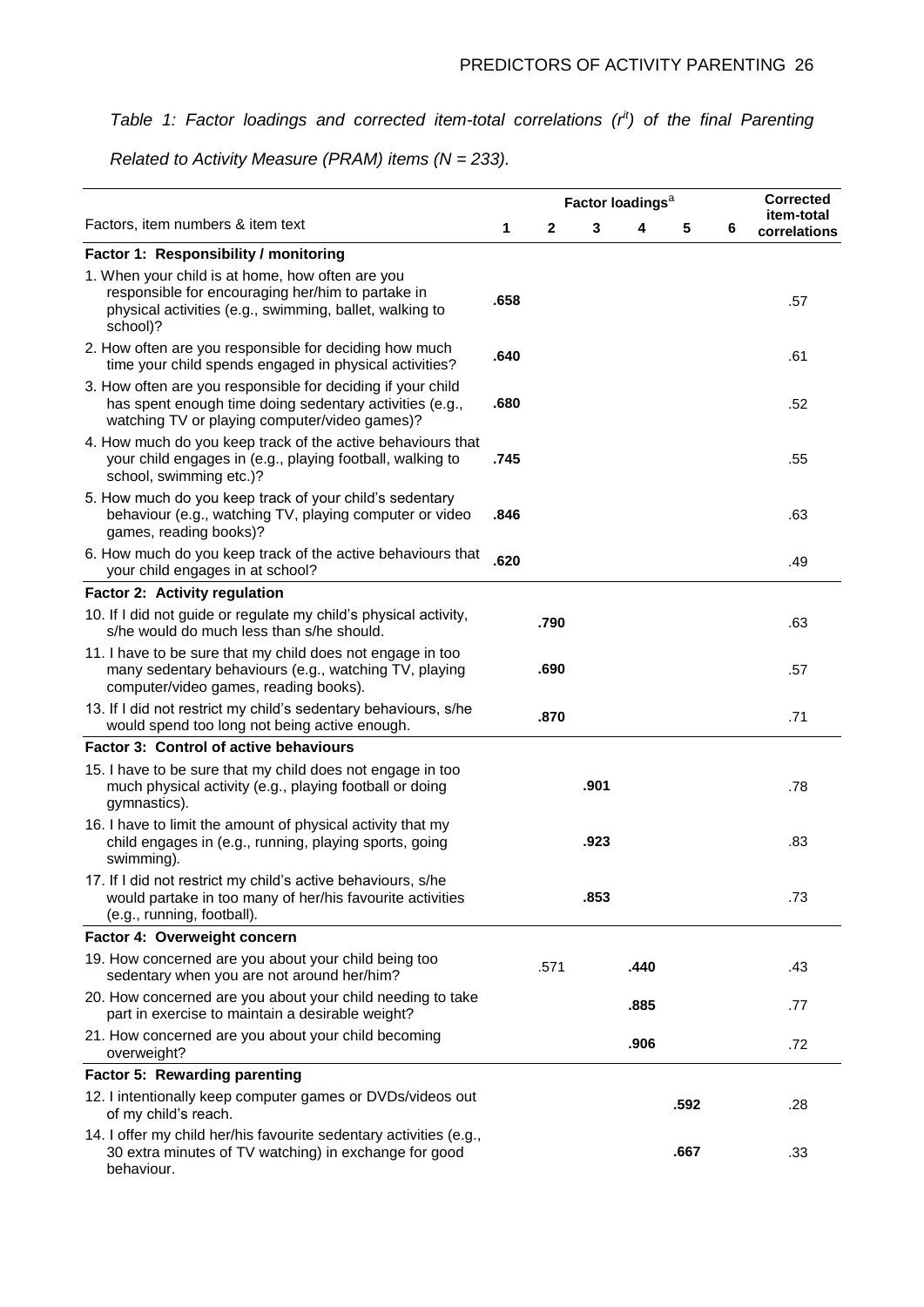## *Table 1 (cont): Factor loadings and corrected item-total correlations (rit) of the final Parenting*

*Related to Activity Measure (PRAM) items (N = 233).*

|                                                                                                                        | Factor loadings <sup>a</sup> |              |                        |      |      |      | <b>Corrected</b>           |  |
|------------------------------------------------------------------------------------------------------------------------|------------------------------|--------------|------------------------|------|------|------|----------------------------|--|
| Factors, item numbers & item text                                                                                      | 1                            | $\mathbf{2}$ | 3                      |      | 5    | 6    | item-total<br>correlations |  |
| Factor 5: Rewarding parenting (cont.)                                                                                  |                              |              |                        |      |      |      |                            |  |
| 18. I offer physical activities (e.g., going swimming, going to<br>ballet) to my child as a reward for good behaviour. |                              |              |                        |      | .689 |      | .35                        |  |
| <b>Factor 6: Pressure to exercise</b>                                                                                  |                              |              |                        |      |      |      |                            |  |
| 7. My child should always engage in physical activities that<br>are available to her/him.                              |                              |              |                        |      |      | .745 | .39                        |  |
| 8. I have to be especially careful to make sure my child<br>exercises enough.                                          |                              | .411         |                        |      |      | .610 | .42                        |  |
| 9. I try to get my child to do something active even if s/he<br>would prefer to be doing something sedentary.          |                              |              |                        |      |      | .509 | .40                        |  |
| <b>Eigenvalues</b>                                                                                                     | 4.31                         |              | 2.83 2.61              | 1.53 | 1.47 | 1.02 |                            |  |
| Variance explained (%)                                                                                                 |                              |              | 20.50 13.46 12.45 7.27 |      | 6.98 | 4.87 |                            |  |
| <b>Alphas</b>                                                                                                          | .800                         | 792.         | .886                   | .787 | .503 | .583 |                            |  |

<sup>a</sup> *Note that factor loadings are only shown for values >.400 (Field, 2009).*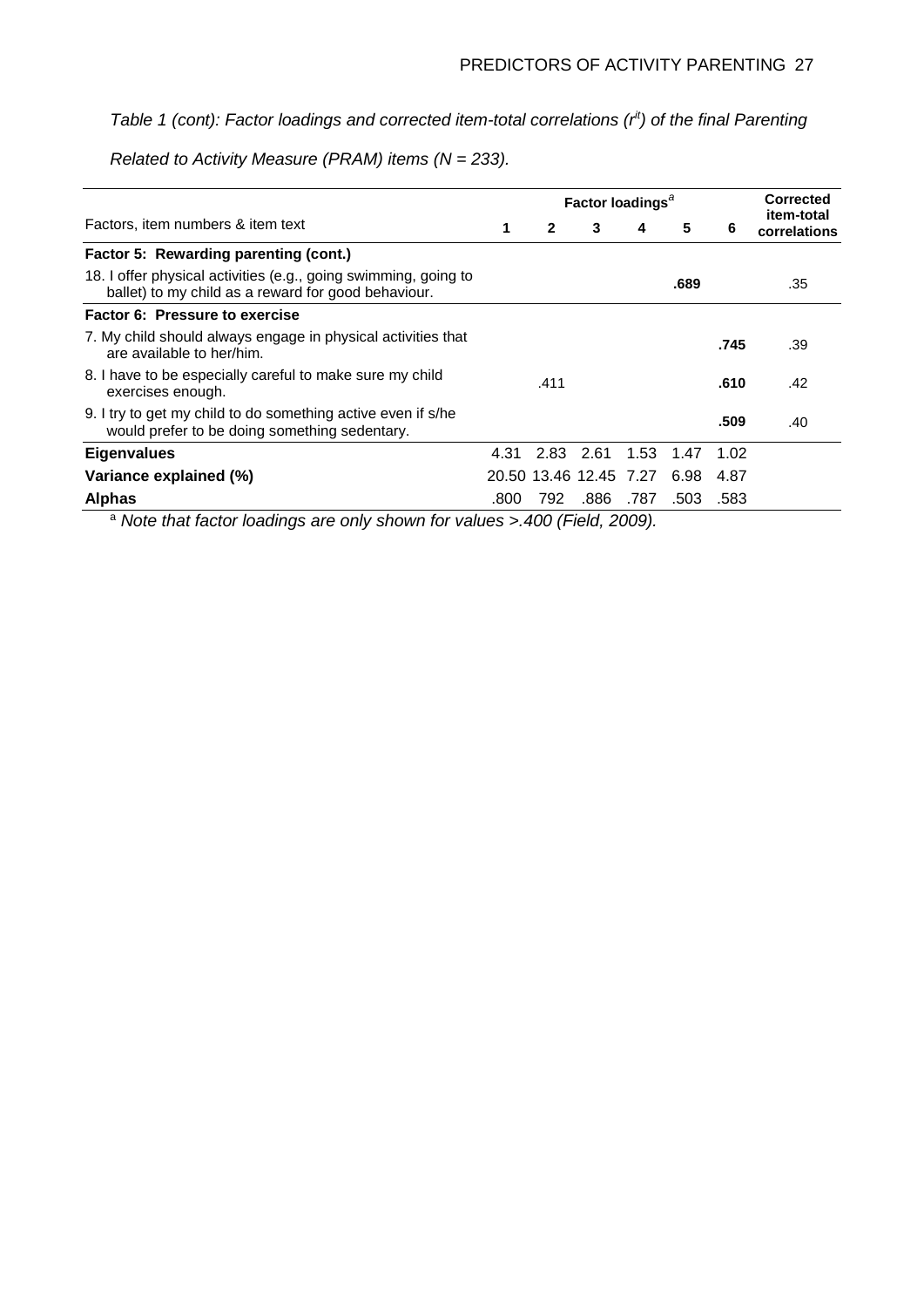*Table 2: Descriptive statistics and Mann Whitney U tests of difference for mothers of boys and mothers of girls*

|                                                         | Mothers of boys |           | Mothers of girls |           | Mann      |  |  |  |  |
|---------------------------------------------------------|-----------------|-----------|------------------|-----------|-----------|--|--|--|--|
|                                                         | $(n=98)$        |           | $(n=72)$         |           | Whitney U |  |  |  |  |
|                                                         | Mean            | <b>SD</b> | Mean             | <b>SD</b> | Z scores  |  |  |  |  |
| <b>Parenting Related to Activity Measure (PRAM)</b>     |                 |           |                  |           |           |  |  |  |  |
| Responsibility/monitoring                               | 4.17            | 0.53      | 3.94             | 0.55      | $-2.68**$ |  |  |  |  |
| Activity regulation                                     | 3.06            | 1.11      | 3.00             | 1.03      | $-0.51$   |  |  |  |  |
| Control of active behaviours                            | 1.79            | 1.00      | 1.91             | 0.89      | $-1.31$   |  |  |  |  |
| Overweight concern                                      | 2.05            | 1.27      | 2.78             | 1.35      | $-3.43**$ |  |  |  |  |
| Rewarding parenting                                     | 2.37            | 1.00      | 2.46             | 1.01      | $-0.54$   |  |  |  |  |
| Pressure to exercise                                    | 3.59            | 0.92      | 3.63             | 0.74      | $-0.17$   |  |  |  |  |
| <b>Compulsive Exercise Test (CET)</b>                   |                 |           |                  |           |           |  |  |  |  |
| Avoidance and rule-driven                               | 1.35            | 0.91      | 1.44             | 0.85      | $-0.60$   |  |  |  |  |
| behaviour                                               |                 |           |                  |           |           |  |  |  |  |
| Weight control exercise                                 | 2.39            | 1.15      | 2.66             | 1.05      | $-1.31$   |  |  |  |  |
| Mood regulation                                         | 3.17            | 1.07      | 3.16             | 0.87      | $-0.34$   |  |  |  |  |
| Lack of exercise enjoyment                              | 1.89            | 1.05      | 1.63             | 0.98      | $-1.71$   |  |  |  |  |
| Exercise rigidity                                       | 2.65            | 1.15      | 2.70             | 1.10      | $-0.08$   |  |  |  |  |
| <b>Eating Disorder Examination Questionnaire (EDEQ)</b> |                 |           |                  |           |           |  |  |  |  |
| Restraint                                               | 1.15            | 1.31      | 1.38             | 1.35      | $-1.56$   |  |  |  |  |
| Eating concern                                          | 0.55            | 0.82      | 0.63             | 0.85      | $-1.03$   |  |  |  |  |
| Shape concern                                           | 1.94            | 1.42      | 1.95             | 1.46      | $-0.15$   |  |  |  |  |
| Weight concern                                          | 1.55            | 1.32      | 1.49             | 1.20      | $-0.08$   |  |  |  |  |

\*\*p≤.01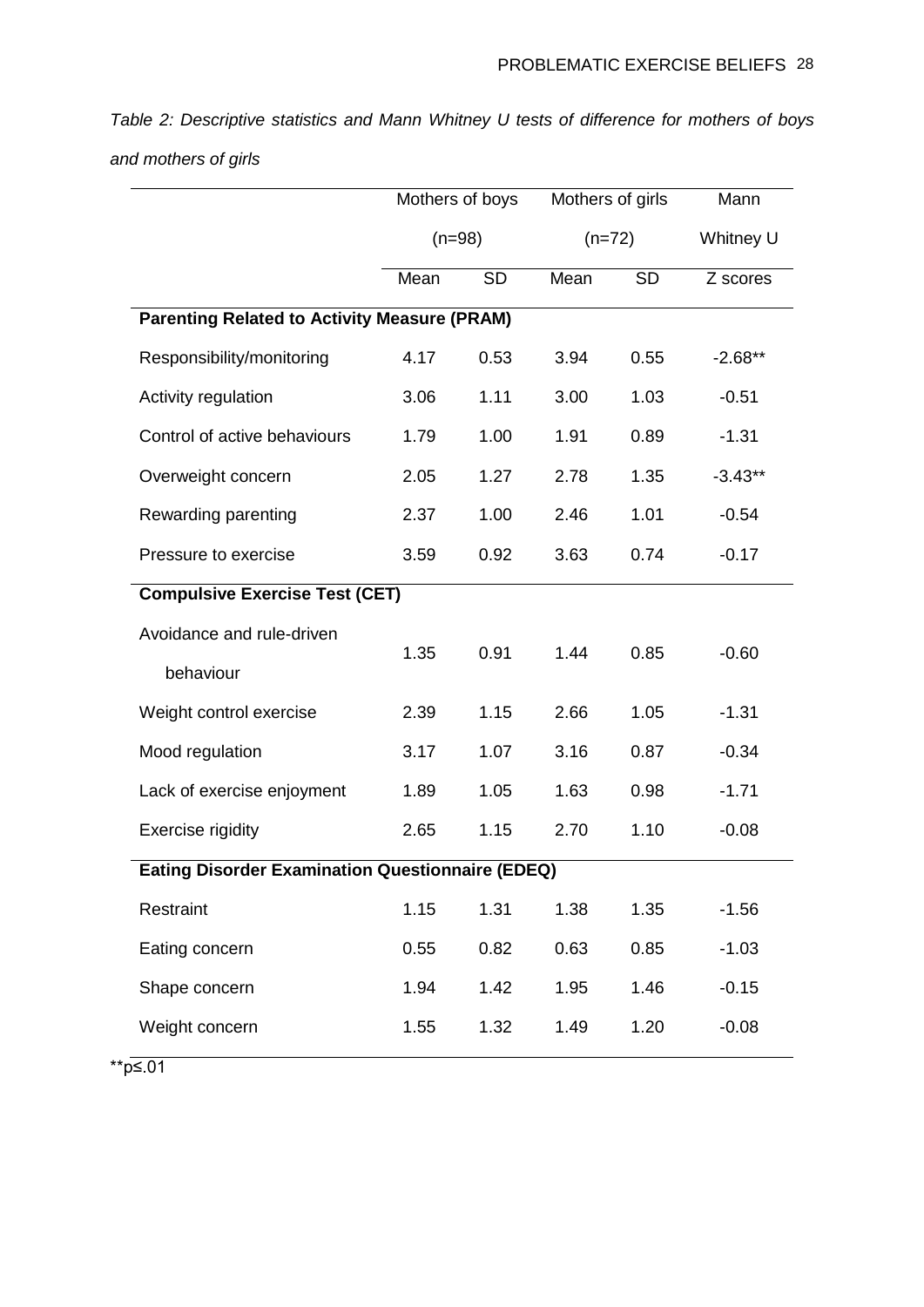*Table 3: Stepwise multiple linear regressions to predict activity parenting practices in mothers of* 

|                                | Mothers of sons (n=98)     |                |           |          |             |  |  |  |
|--------------------------------|----------------------------|----------------|-----------|----------|-------------|--|--|--|
| Dependent variable             | Significant                | Model          | Model F   | t        | <b>Beta</b> |  |  |  |
| <b>PRAM</b>                    | predictors                 | R <sup>2</sup> |           |          |             |  |  |  |
| Responsibility /<br>monitoring | Child BMI SDS              | .106           | $5.82*$   | $2.41*$  | .33         |  |  |  |
| Activity regulation            | Exercise rigidity<br>(CET) | .223           | $6.89**$  | $3.16**$ | .40         |  |  |  |
|                                | Maternal age               |                |           | $2.14*$  | .27         |  |  |  |
| Control of active              | Restraint (EDEQ)           | .173           | $5.03**$  | $-2.37*$ | $-31$       |  |  |  |
| behaviours                     | Mood regulation<br>(CET)   |                |           | $2.27*$  | .30         |  |  |  |
| Overweight concern             | Child BMI SDS              | .276           | $9.16***$ | $3.10**$ | .38         |  |  |  |
|                                | Eating concern<br>(EDEQ)   |                |           | $2.93**$ | .36         |  |  |  |
| Rewarding                      |                            |                |           |          |             |  |  |  |
| parenting                      |                            |                |           |          |             |  |  |  |
| Pressure to exercise           |                            |                |           |          |             |  |  |  |
| *p≤.05, **p≤.01, *** p≤.001    |                            |                |           |          |             |  |  |  |

*sons (only final models are shown).*

CET: Compulsive Exercise Test; EDEQ: Eating Disorder Examination Questionnaire.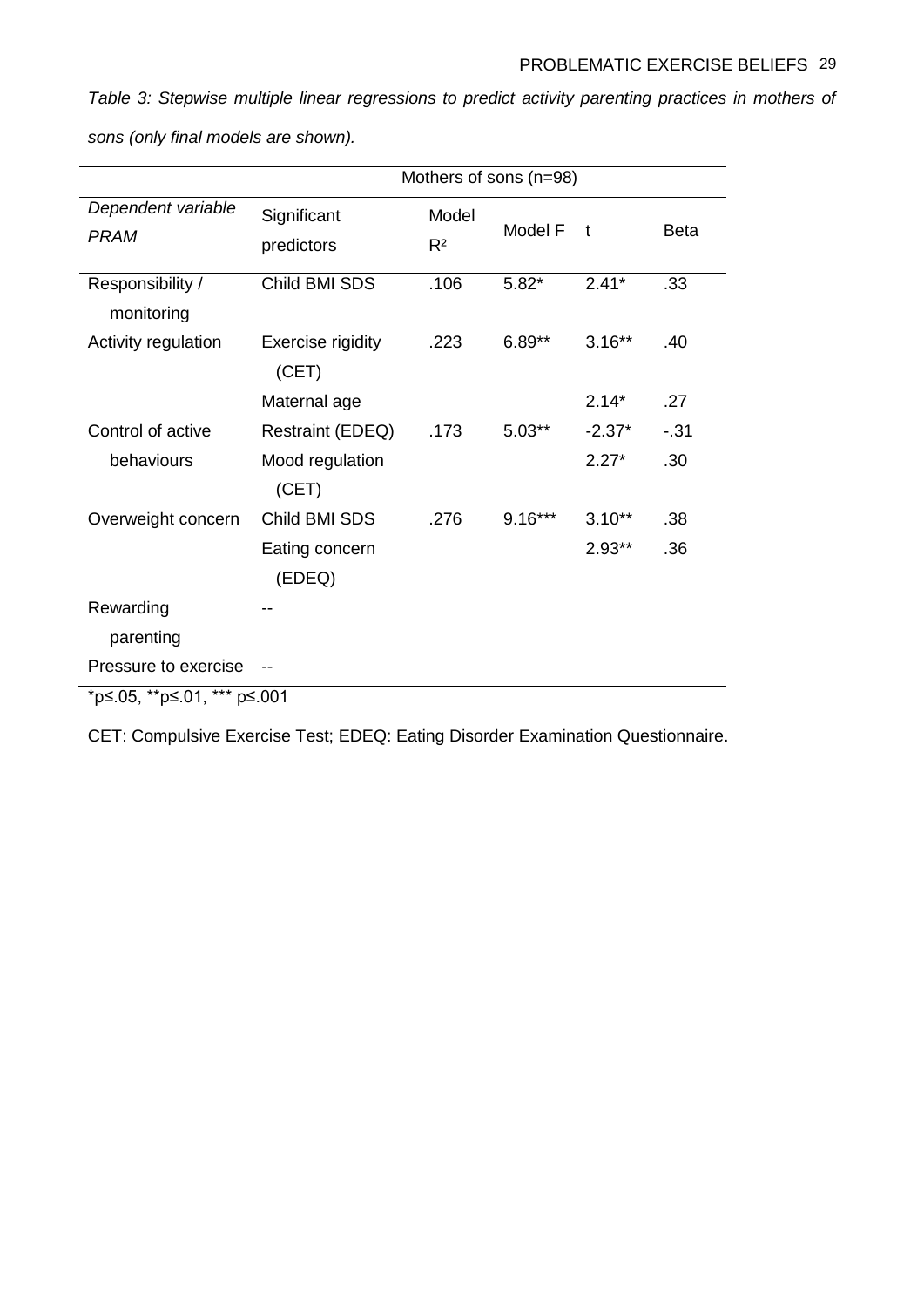*Table 4: Stepwise multiple linear regressions to predict activity parenting practices in mothers of daughters (only final models are shown).*

|                                   | Mothers of daughters (n=72)                   |                         |            |              |             |  |  |  |
|-----------------------------------|-----------------------------------------------|-------------------------|------------|--------------|-------------|--|--|--|
| Dependent variable<br><b>PRAM</b> | Significant<br>predictors                     | Model<br>R <sup>2</sup> | Model F    | $\mathbf{t}$ | <b>Beta</b> |  |  |  |
| Responsibility /<br>monitoring    | Weight control<br>exercise (CET)              | .301                    | $6.66***$  | $3.57***$    | .58         |  |  |  |
|                                   | Restraint (EDEQ)                              |                         |            | $-2.08*$     | $-34$       |  |  |  |
| Activity regulation               | Lack of exercise<br>enjoyment (CET)           | .178                    | $6.92*$    | $2.63*$      | .42         |  |  |  |
| Control of active<br>behaviours   | Avoidance & rule<br>driven behaviour<br>(CET) | .141                    | $5.28*$    | $2.30*$      | .38         |  |  |  |
| Overweight concern                | Child BMI SDS                                 | .289                    | 13.00***   | $3.61***$    | .54         |  |  |  |
| Rewarding<br>parenting            | Weight control<br>exercise (CET)              | .610                    | 15.09***   | $2.56**$     | .40         |  |  |  |
|                                   | Mood regulation<br>(CET)                      |                         |            | $2.95**$     | .37         |  |  |  |
|                                   | <b>Exercise rigidity</b><br>(CET)             |                         |            | $2.20*$      | .28         |  |  |  |
| Pressure to exercise              | Eating concern<br>(EDEQ)                      | .532                    | $11.35***$ | $4.53***$    | .59         |  |  |  |
|                                   | <b>Exercise rigidity</b><br>(CET)             |                         |            | 4.18***      | .59         |  |  |  |
|                                   | Child BMI SDS                                 |                         |            | $3.12***$    | .45         |  |  |  |

\*p≤.05, \*\*p≤.01, \*\*\* p≤.001

CET: Compulsive Exercise Test; EDEQ: Eating Disorder Examination Questionnaire.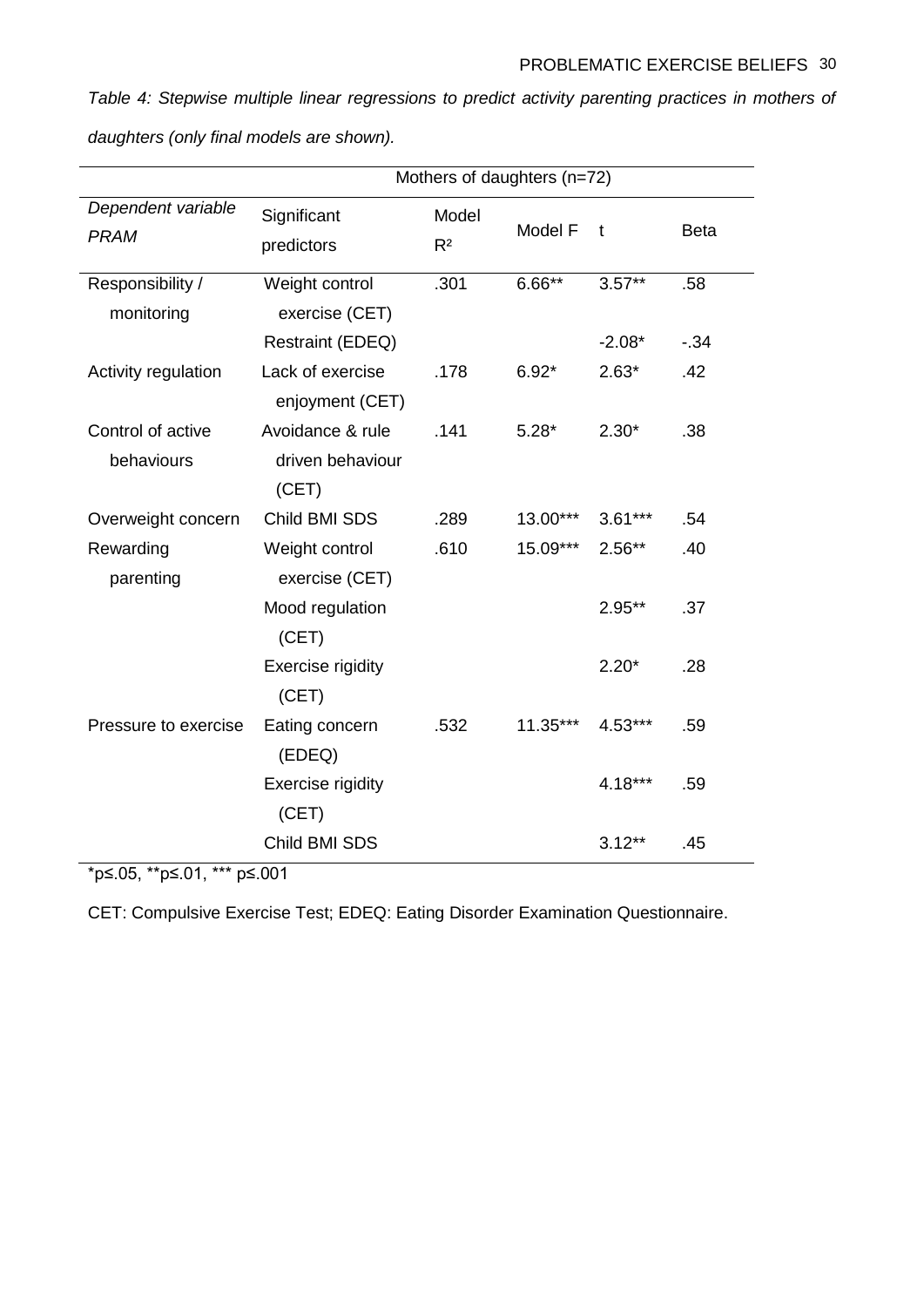## Appendix 1: The Parenting Related to Activity Measure (PRAM) and scoring details

**Instructions:** Using the scale below, please circle one number for each question which best corresponds to your answer.

|                                                                                                                                                                       | Never | Seldom | Half of the<br>Time | Most of the<br>Time | Always |
|-----------------------------------------------------------------------------------------------------------------------------------------------------------------------|-------|--------|---------------------|---------------------|--------|
| 1. When your child is at home, how often are you responsible for encouraging her/him<br>to partake in physical activities (e.g. swimming, ballet, walking to school)? |       | 2      | 3                   | 4                   | 5      |
| 2. How often are you responsible for deciding how much time your child spends<br>engaged in physical activities?                                                      |       | 2      | 3                   | 4                   | 5      |
| 3. How often are you responsible for deciding if your child has spent enough time<br>doing sedentary activities (e.g. watching TV or playing computer/video games)?   |       | 2      | 3                   | 4                   | 5      |
|                                                                                                                                                                       | Never | Rarely | Some-<br>times      | Mostly              | Always |
| 4. How much do you keep track of the active behaviours that your child engages in<br>(e.g. playing football, walking to school, swimming etc.)?                       |       | 2      | 3                   | 4                   | 5      |
| 5. How much do you keep track of your child's sedentary behaviour (e.g. watching TV,<br>playing computer or video games, reading books)?                              |       | 2      | 3                   | 4                   |        |
| 6. How much do you keep track of the active behaviours that your child engages in at<br>school?                                                                       |       | 2      | 3                   | 4                   |        |

#### Using the scale below, please circle one number for each question which best corresponds to your answer.

|                                                                                                                                                          | Disagree | Slightly<br>Disagree | Neutral | Slightly<br>Agree | Agree |
|----------------------------------------------------------------------------------------------------------------------------------------------------------|----------|----------------------|---------|-------------------|-------|
| 7. My child should always engage in physical activities that are available to her/him.                                                                   |          | 2                    | 3       | 4                 | 5     |
| 8. I have to be especially careful to make sure my child exercises enough.                                                                               |          | 2                    | 3       | 4                 | 5     |
| 9. I try to get my child to do something active even if s/he would prefer to be doing<br>something sedentary.                                            |          | $\overline{2}$       | 3       | 4                 | 5     |
| 10. If I did not guide or regulate my child's physical activity, s/he would do much<br>less than s/he should.                                            |          | 2                    | 3       | 4                 | 5     |
| 11. I have to be sure that my child does not engage in too many sedentary<br>behaviours (e.g. watching TV, playing computer/video games, reading books). |          | 2                    | 3       | 4                 | 5     |
| 12. I intentionally keep computer games or DVDs/videos out of my child's reach.                                                                          |          | 2                    | 3       | 4                 | 5     |
| 13. If I did not restrict my child's sedentary behaviours, s/he would spend too long<br>not being active enough.                                         |          | 2                    | 3       | 4                 | 5     |
| 14. I offer my child her/his favourite sedentary activities (e.g. 30 extra minutes of TV<br>watching) in exchange for good behaviour.                    |          | 2                    | 3       | 4                 | 5     |
| 15. I have to be sure that my child does not engage in too much physical activity<br>(e.g. playing football or doing gymnastics).                        |          | 2                    | 3       | 4                 | 5     |
| 16. I have to limit the amount of physical activity that my child engages in (e.g.<br>running, playing sports, going swimming).                          |          | 2                    | 3       | 4                 | 5     |
| 17. If I did not restrict my child's active behaviours, s/he would partake in too many<br>of her/his favourite activities (e.g. running, football).      |          | 2                    | 3       | 4                 | 5     |
| 18. I offer physical activities (e.g. going swimming, going to ballet) to my child as a<br>reward for good behaviour.                                    |          | 2                    | 3       | 4                 | 5     |

## Using the scale below, please circle one number for each question which best corresponds to your answer.

|                                                                                                                | Unconcerned | Slightly<br>unconcerned | Neutral | Slightly<br>concerned | Concerned |
|----------------------------------------------------------------------------------------------------------------|-------------|-------------------------|---------|-----------------------|-----------|
| 19. How concerned are you about your child being too sedentary when you are<br>not around her/him?             |             |                         |         |                       |           |
| 20. How concerned are you about your child needing to take part in exercise to<br>maintain a desirable weight? |             |                         |         |                       |           |
| 21. How concerned are you about your child becoming overweight?                                                |             |                         |         |                       |           |